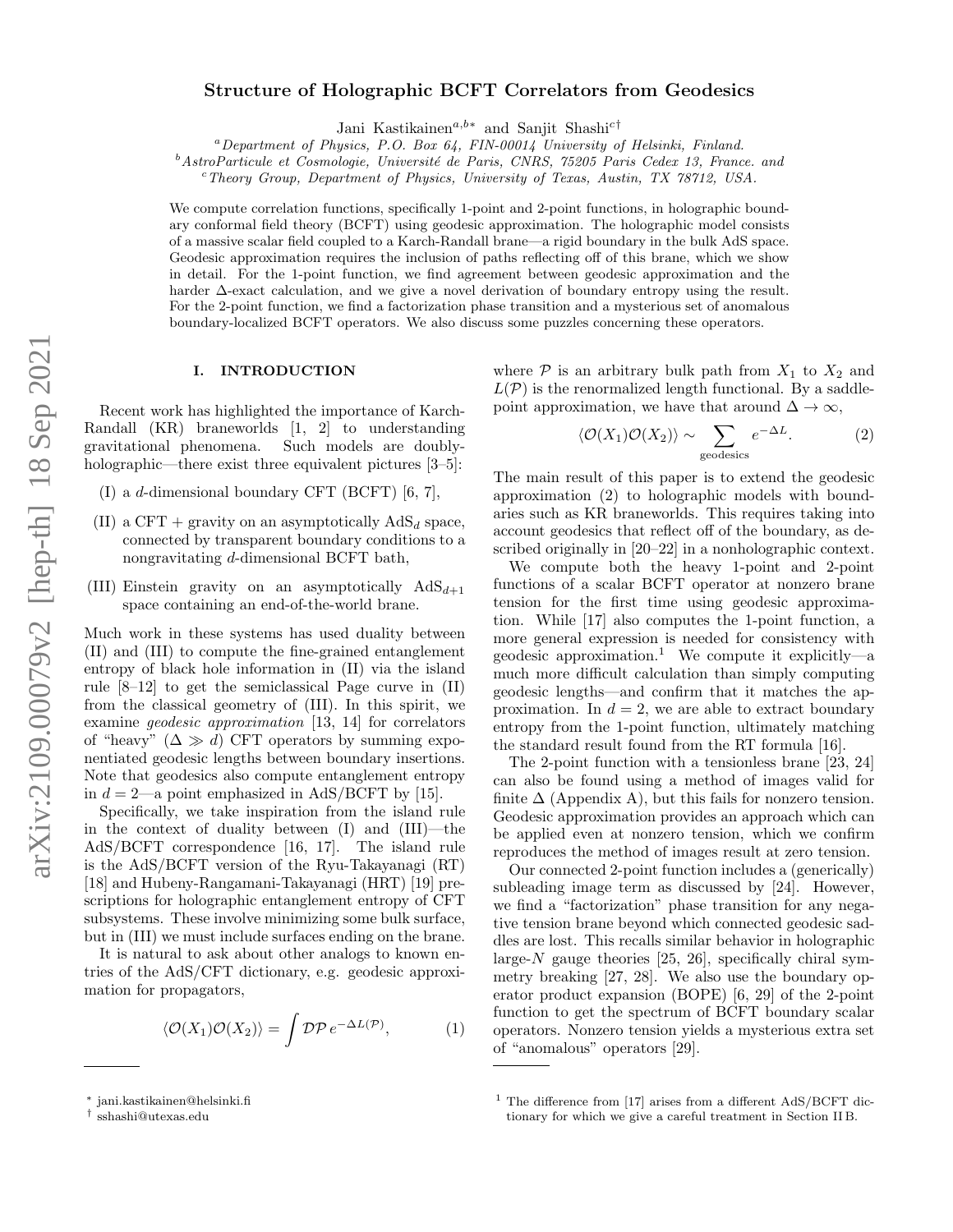

<span id="page-1-3"></span>FIG. 1. A fixed  $\vec{x}$  slice of  $AdS_{d+1}$  with a planar KR brane [\(6\)](#page-1-0).  $\theta$  is the angle of the brane with the y-axis on which the BCFT lives. The bulk region to the left of the brane  $(y < z \cot \theta)$  is excised in the KR braneworld.

## II. GEODESIC APPROXIMATION IN THE AdS/BCFT CORRESPONDENCE

We present the necessary ingredients to compute heavy BCFT correlation functions by geodesic approximation.

## A. Review of AdS/BCFT

We start by reviewing  $AdS_{d+1}/BCFT_d$  [\[16,](#page-17-9) [17\]](#page-17-10). In the  $(d+1)$ -dimensional bulk, take the gravitational action,

$$
I_G = \frac{1}{16\pi G_N} \int_{\mathcal{M}} d^{d+1} X \sqrt{g} \left[ R + \frac{d(d-1)}{\ell^2} \right] + \frac{1}{8\pi G_N} \int_{\mathcal{Q}} d^d \hat{x} \sqrt{h} \left( K - T \right) \tag{3}
$$

where  $\ell$  is the AdS radius (set to 1) and  $\mathcal{Q}$  is an end-ofthe-world Randall-Sundrum (RS) brane [\[1\]](#page-16-0) with tension T and extrinsic curvature  $K_{\mu\nu}$ .<sup>[2](#page-1-1)</sup> We impose Neumann boundary conditions on the bulk metric at the brane,<sup>[3](#page-1-2)</sup>

<span id="page-1-10"></span>
$$
K_{\mu\nu} = (K - T)h_{\mu\nu}.\tag{4}
$$

We are interested in the Karch-Randall (KR) branes, for which the tension is subcritical— $|T| < d - 1$ —and the induced geometry is (asymptotically)  $AdS_d$  [\[2,](#page-16-1) [3\]](#page-17-0).

In the Euclidean sector, one bulk solution is  $AdS_{d+1}$ ,

<span id="page-1-8"></span>
$$
ds^{2} = \frac{1}{z^{2}}(dz^{2} + dy^{2} + d\vec{x}^{2}),
$$
\n(5)

where  $z > 0$ ,  $y \in \mathbb{R}$ , and  $\vec{x} \in \mathbb{R}^{d-1}$ . There then exists a particularly simple class of planar KR branes parameterized by a brane angle  $\theta$ ,

<span id="page-1-0"></span>
$$
y = z \cot \theta. \tag{6}
$$

The bulk geometry is shown in Figure [1.](#page-1-3) The dual Euclidean BCFT<sub>d</sub> lives on a half-space  $(z = 0, y > 0)$ .

The tension T and induced length scale  $\ell$  of [\(6\)](#page-1-0) are given by,

$$
T = -(d-1)\cos\theta, \quad \bar{\ell}^2 = \csc^2\theta. \tag{7}
$$

 $T$  counts the dual  $\mathrm{BCFT}_d$  state's boundary degrees of freedom, represented by either a g-function describing the overlap between the vacuum state and the boundary state  $\langle 0|b \rangle$  or a boundary entropy  $S_{bdy} = \log \langle 0|b \rangle$  [\[30,](#page-17-22) [31\]](#page-17-23). For example for  $d = 2$  [\[16\]](#page-17-9),

<span id="page-1-9"></span>
$$
S_{bdy} = \frac{\tanh^{-1}(T)}{4G_N} = -\frac{1}{4G_N} \log \cot \frac{\theta}{2}.
$$
 (8)

Negative tensions are a priori possible in this construction, but they only make physical sense if KR branes are treated as nonfluctuating, with a nondynamical radion in the effective action. See [\[32\]](#page-17-24) for a discussion and an example of negative tension in an explicit BCFT dual.

As we are interested in scalar operators in  $\mathrm{BCFT}_d$ , we also include a Euclidean bulk scalar field action,

$$
I_S[\Phi] = \frac{1}{2} \int_{\mathcal{M}} d^{d+1} X \sqrt{g} \left( \nabla^a \Phi \nabla_a \Phi + m^2 \Phi^2 \right) - \int_{\mathcal{Q}} d^d \hat{x} \sqrt{h} V(\Phi).
$$
 (9)

 $V(\Phi)$  is a (usually polynomial) coupling of  $\Phi$  to the brane.<sup>[4](#page-1-4)</sup> Varying  $\Phi$  yields the Klein-Gordon equation.<sup>[5](#page-1-5)</sup>

<span id="page-1-11"></span>
$$
(\Box + m^2)\Phi = 0, \ \ \Box \Phi = -\nabla^a \nabla_a \Phi, \tag{10}
$$

with Dirichlet or general boundary conditions for  $\Phi$ ,

Dirichlet: 
$$
\delta \Phi |_{\mathcal{Q}} = 0, \tag{11}
$$

$$
General: \t\t [n^a \partial_a \Phi + V'(\Phi)]|_{\mathcal{Q}} = 0, \t (12)
$$

where  $(n^z, n^y) = (-z \cos \theta, z \sin \theta)$  is the inward-directed unit normal of Q. The general boundary condition reduces to a Neumann boundary condition if  $V$  is a constant in  $\Phi$ —i.e. if  $\Phi$  is not directly coupled to the brane. It becomes a Robin boundary condition if  $V$  is quadratic.

The AdS/CFT dictionary [\[33,](#page-17-25) [34\]](#page-17-26) relates m to the conformal dimension  $\Delta$  of a dual scalar operator  $\mathcal O$  by,

<span id="page-1-7"></span>
$$
m^2 = \Delta(\Delta - d),\tag{13}
$$

so "heavy" scalar operators are dual to heavy  $(\text{large-}m)$ scalar fields. We have the same duality in AdS/BCFT. Throughout the paper, we work in standard quantization and assume that  $\Delta > d/2$  [\[35\]](#page-17-27).

Our goal is a geometric computation of the 1-point and 2-point functions, so we briefly discuss their structure from conformal symmetry induced by the  $SO(d-1, 2)$ isometries of the  $AdS_d$  brane.

Starting with 1-point functions, for a single insertion point  $(y, \vec{x})$  and BCFT boundary  $y = 0$  [\[36,](#page-17-28) [37\]](#page-17-29),

<span id="page-1-6"></span>
$$
\langle \mathcal{O}(y,\vec{x}) \rangle = \frac{a_{\mathcal{O}}}{(2y)^{\Delta}}.
$$
 (14)

<span id="page-1-1"></span><sup>&</sup>lt;sup>2</sup> We use  $X^a$  with Latin indices to denote coordinates of M and  $\hat{x}^{\mu}$  with Greek indices to denote worldvolume coordinates of  $\mathcal{Q}$ .

<span id="page-1-2"></span><sup>&</sup>lt;sup>3</sup> These are for when  $Q$  is approached from the interior of  $M$ .

<span id="page-1-4"></span><sup>&</sup>lt;sup>4</sup> We use a  $-$  sign in the action so that our scalar equations of motion match those of [\[16,](#page-17-9) [17\]](#page-17-10). Their convention is different because they excise the  $y > z \cot \theta$  part of the bulk.

<span id="page-1-5"></span> $^5$  We neglect backreaction of the field on the metric for simplicity by working in the regime  $m^{d-1}G_N \to 0$ .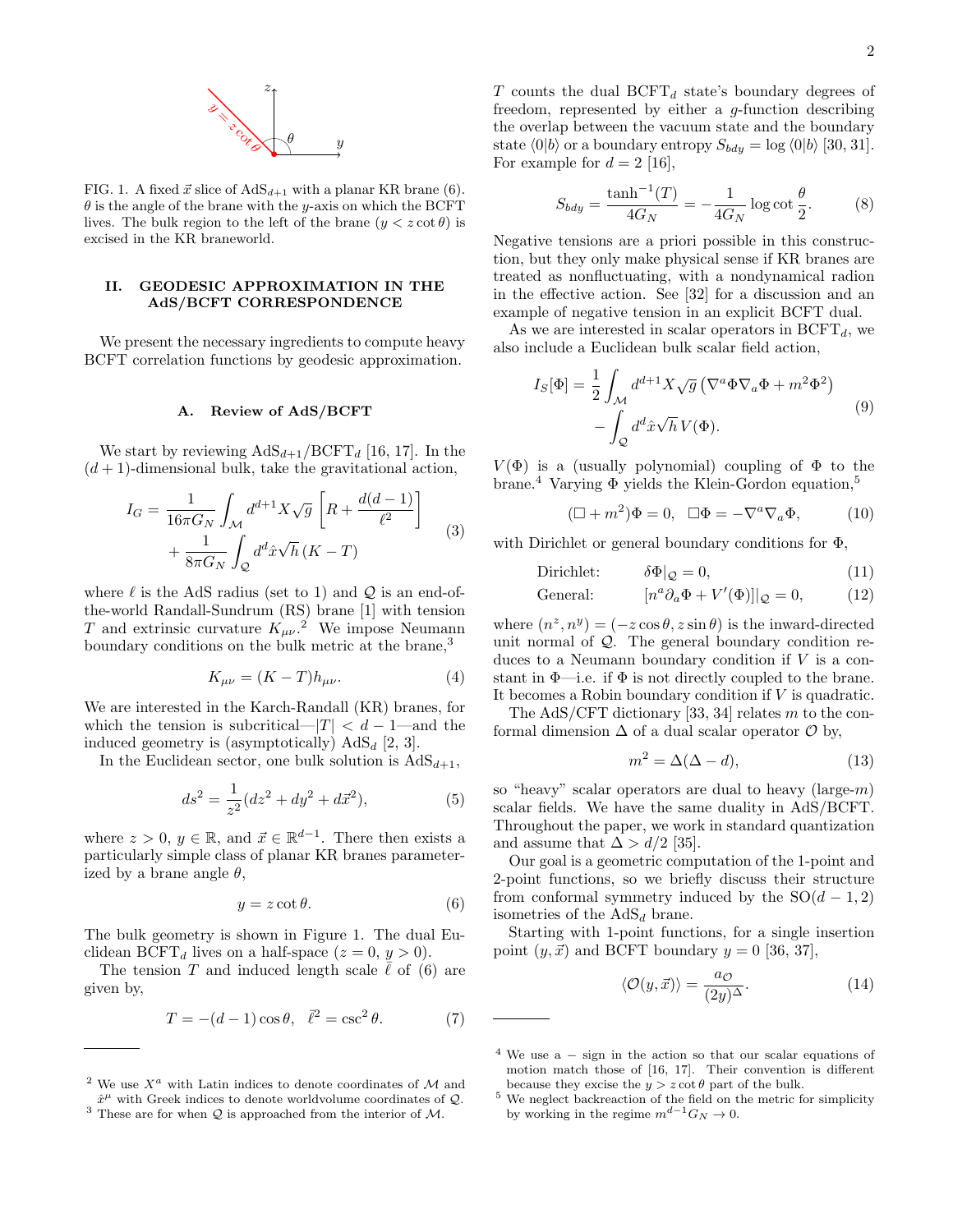As well as being a  $\Delta$ ,  $\theta$ -dependent normalization,  $a_{\mathcal{O}}$  also depends on the coupling of the scalar field to the brane, which acts like a "source."  $a_{\mathcal{O}} = 0$  if V is constant.

For 2-point functions, we define a cross-ratio of insertion points  $(y_1, \vec{x}_1)$  and  $(y_2, \vec{x}_2)$ ,

<span id="page-2-11"></span>
$$
\xi = \frac{(y_2 - y_1)^2 + |\vec{x}_2 - \vec{x}_1|^2}{4y_1y_2} \in [0, \infty). \tag{15}
$$

Then, by symmetry we have [\[38,](#page-17-30) [39\]](#page-17-31),

<span id="page-2-1"></span>
$$
\langle \mathcal{O}(y_1, \vec{x}_1) \mathcal{O}(y_2, \vec{x}_2) \rangle = \frac{1}{(4y_1y_2)^{\Delta}} \mathcal{F}(\xi), \qquad (16)
$$

where  $\mathcal{F}(\xi)$  is an arbitrary function of the cross-ratio. Unlike [\(14\)](#page-1-6), 2-point functions do not require a nontrivial coupling of  $\Phi$  to the brane to be nonzero.

In our holographic analysis, we obtain the forms [\(14\)](#page-1-6) and [\(16\)](#page-2-1), including tension dependence, simply by computing geodesic lengths—a much more straightforward procedure than doing field theory on curved backgrounds.

#### <span id="page-2-0"></span>B. Boundary Correlators from Bulk Fields

We now relate the BCFT operator correlators to bulk field propagators, being particularly careful about normalization. With  $X = (z, y, \vec{x})$ , define,

$$
Z_S[J] = \int \mathcal{D}\Phi \, e^{-I_S[\Phi]},\tag{17}
$$

$$
J(y, \vec{x}) = \lim_{z \to 0} z^{\Delta - d} \Phi(X), \tag{18}
$$

as respectively the bulk scalar partition function with the fields  $\Phi$  satisfying [\(12\)](#page-1-7) (Dirichlet also works) and the source at  $z = 0.6$  $z = 0.6$  Denoting boundary insertions by  $\zeta = (y, \vec{x})$ , BCFT correlators are functional derivatives,

$$
\langle \mathcal{O}(\zeta_1) \cdots \mathcal{O}(\zeta_n) \rangle = \frac{\delta^n \log Z_S[J]}{\delta J(\zeta_1) \cdots \delta J(\zeta_n)} \bigg|_{J=0}.
$$
 (19)

To compute the partition function, we use the background field technique [\[22\]](#page-17-14); writing,

$$
\Phi(X) = \phi_B(X) + \phi(X), \quad \overline{I_S[\Phi]} = I_S[\Phi] - I_S[\phi_B], \tag{20}
$$

this "shifted" action can be expanded in  $\phi$ ,

<span id="page-2-4"></span>
$$
\overline{I_S[\Phi]} = \frac{1}{2} \int_{\mathcal{M}} d^{d+1} X \sqrt{g} \left( \nabla^a \phi \nabla_a \phi + m^2 \phi^2 \right) \n- \int_{\mathcal{Q}} d^d \hat{x} \sqrt{h} \left[ \frac{V''(\phi_B)}{2} \phi^2 + O(\phi^3) \right] \n+ \int_{\mathcal{M}} d^{d+1} X \sqrt{g} \phi (\Box + m^2) \phi_B
$$
\n(21)\n
$$
- \int_{\mathcal{Q}} d^d \hat{x} \sqrt{h} \phi \left[ n^a \partial_a \phi_B + V'(\phi_B) \right] \n- \int_{z \to 0} d^d \zeta \frac{1}{z^{d-1}} \phi \partial_z \phi_B,
$$

<span id="page-2-2"></span><sup>6</sup> We also impose regularity at the Poincaré horizon  $z = \infty$ .

where  $\zeta$ -integrations are over half-space  $y > 0$ , and we have integrated the  $\nabla^a \phi \nabla_a \phi_B$  term by parts.

Our goal is to use a saddle-point approximation on [\(17\)](#page-2-3), so we need the on-shell value of the action. To get this, assume  $\phi_B$  classically solves the Klein-Gordon equation, obeys [\(12\)](#page-1-7), and is normalizable. Around  $z = 0$ ,

<span id="page-2-8"></span>
$$
\phi_B(X) = z^{\Delta} f_B(\zeta) + \cdots. \tag{22}
$$

If  $\Phi$  is also taken to be on-shell,  $\phi$  further solves the Klein-Gordon equation with the following boundary conditions,

<span id="page-2-5"></span>
$$
\left[ n^a \partial_a \phi + V''(\phi_B)\phi + \frac{V'''(\phi_B)}{2} \phi^2 + O(\phi^3) \right] \Big|_{\mathcal{Q}} = 0,
$$
\n(23)

and has the nonnormalizable mode. We thus write,

$$
\phi(X) = z^{d-\Delta} \left[ J(\zeta) + \cdots \right] + z^{\Delta} \left[ A(\zeta) + \cdots \right], \qquad (24)
$$

$$
A(\zeta) = \int_{y>0} d^d \zeta' J(\zeta') H(\zeta, \zeta'), \qquad (25)
$$

where H is a linear response function; it is the  $z \to 0$  limit of the bulk-to-boundary propagator that obeys required boundary conditions at the brane.

We now assume a quadratic brane coupling  $(\lambda_{1,2} \in \mathbb{R}),$ 

<span id="page-2-10"></span>
$$
V(\Phi) = \lambda_1 \Phi + \frac{1}{2} \lambda_2 \Phi^2, \qquad (26)
$$

<span id="page-2-3"></span>The cubic terms in [\(21\)](#page-2-4) and quadratic terms in [\(23\)](#page-2-5) vanish. [\(23\)](#page-2-5) becomes a Robin condition [\[22\]](#page-17-14), and the on-shell shifted action is entirely boundary terms,

$$
\overline{I_S}^{\text{cl}} = -\int_{z \to 0} d^d \zeta \, \frac{1}{z^{d-1}} \left( \phi \, \partial_z \phi_B + \frac{1}{2} \phi \, \partial_z \phi \right). \tag{27}
$$

The first term is finite, but the second term diverges for  $\Delta > d/2$  as in standard AdS/CFT with no brane [\[35\]](#page-17-27). To cancel the divergence, we use the covariant counterterm,

<span id="page-2-6"></span>
$$
\frac{d-\Delta}{2} \int_{z \to 0} d^d \zeta \sqrt{\gamma} \phi(z,\zeta)^2, \quad \sqrt{\gamma} = \frac{1}{z^d}, \qquad (28)
$$

where  $\gamma$  is the induced metric of a fixed-z slice. This counterterm contributes an extra finite piece, so the renormalized on-shell shifted action is,

<span id="page-2-7"></span>
$$
-\overline{I_S}^{\text{cl,r}} = \Delta \int d^d \zeta \, J(\zeta) f_B(\zeta)
$$
  
+ 
$$
\frac{2\Delta - d}{2} \int d^d \zeta \int d^d \zeta' \, J(\zeta) \, J(\zeta') \, H(\zeta, \zeta'), \tag{29}
$$

with the coefficient of the first term agreeing with [\[24\]](#page-17-16) and that of the second term with [\[35\]](#page-17-27). Notice that if the counterterm [\(28\)](#page-2-6) was built from  $\Phi$  instead of  $\phi$ , the first term in [\(29\)](#page-2-7) would be cancelled as well, corresponding to a change in the renormalization scheme.

The corresponding 1-point and connected 2-point functions are,

<span id="page-2-9"></span>
$$
\langle \mathcal{O}(\zeta) \rangle = \Delta f_B(\zeta), \quad \langle \mathcal{O}(\zeta) \mathcal{O}(\zeta') \rangle = (2\Delta - d)H(\zeta, \zeta'). \tag{30}
$$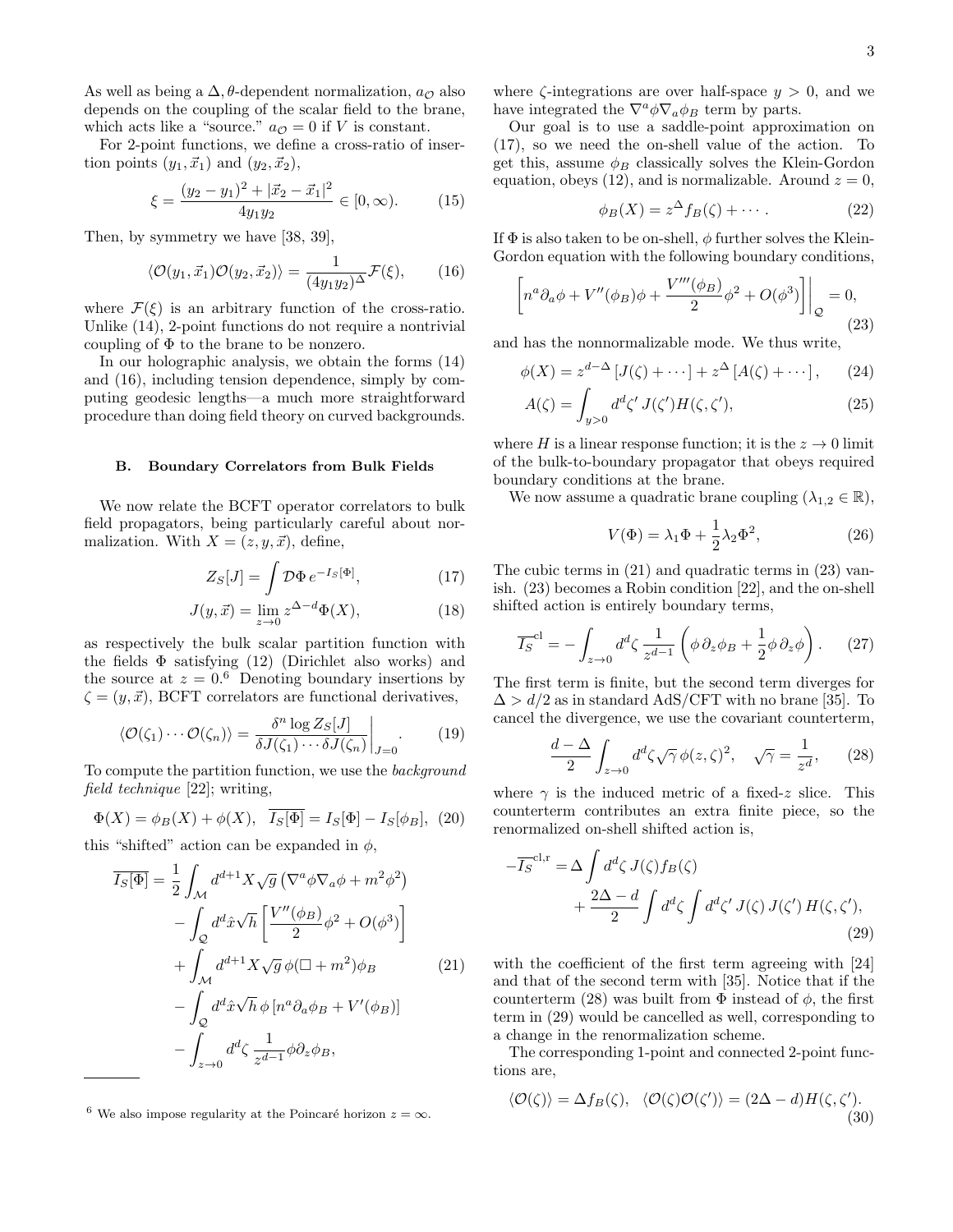We conclude by noting that  $f_B(\zeta)$  and, thus, the 1-point function can be written as integrals over the scalar propagator. The boundary value problem,[7](#page-3-0)

$$
(\Box + m^2)\phi_B = 0, \quad (n^a \partial_a + \lambda_2)\phi_B|_{\mathcal{Q}} = -\lambda_1,\qquad(31)
$$

has the solution  $[40, 41]$  $[40, 41]$ ,<sup>[8](#page-3-1)</sup>

<span id="page-3-3"></span>
$$
\phi_B(X) = \lambda_1 \int_{\mathcal{Q}} d^d \hat{x} \sqrt{h} \, G(X, Y(\hat{x})), \tag{32}
$$

where  $G(X, X')$  is the bulk-to-bulk propagator satisfying Robin boundary conditions at the brane,

$$
(n^a \partial_a + \lambda_2) G(X, X')|_{X \in \mathcal{Q}} = 0,\tag{33}
$$

and  $Y(\hat{x})$  is the embedding  $\mathcal{Q} \to \mathcal{M}$ . Then by using [\(22\)](#page-2-8) and [\(30\)](#page-2-9), we get the 1-point function,

<span id="page-3-11"></span>
$$
\langle \mathcal{O}(\zeta) \rangle = \lambda_1 \Delta \lim_{z \to 0} \int_{\mathcal{Q}} d^d \hat{x} \sqrt{h} \, z^{-\Delta} G(X, Y(\hat{x})). \tag{34}
$$

We see that the 1-point function vanishes if  $\lambda_1 = 0$ .

The bulk-to-boundary propagator is obtained from the bulk-to-bulk propagator via,

$$
\mathcal{K}(X,\zeta') = (2\Delta - d) \lim_{z' \to 0} (z')^{-\Delta} G(X,X'), \qquad (35)
$$

where we assume that the relative normalization is the same as in standard AdS/CFT without a brane [\[35,](#page-17-27) [42\]](#page-17-34).<sup>[9](#page-3-2)</sup> For the 1-point function, we get,

<span id="page-3-13"></span>
$$
\langle \mathcal{O}(\zeta) \rangle = \frac{\lambda_1 \Delta}{2\Delta - d} \int_{\mathcal{Q}} d^d \hat{x} \sqrt{h} \, \mathcal{K}(X, Y(\hat{x})). \tag{36}
$$

and for the 2-point function,

<span id="page-3-10"></span>
$$
\langle \mathcal{O}(\zeta)\mathcal{O}(\zeta')\rangle = (2\Delta - d)^2 \lim_{z,z'\to 0} (zz')^{-\Delta} G(X,X'), \tag{37}
$$

with normalization as in [\[43\]](#page-17-35). In the large- $\Delta$  limit, the overall normalizations will not play any role.

We have shown that the 1-point and 2-point functions can be computed in terms of bulk field theoretic quantities. Indeed, we can compute the 1-point function by solving for  $\phi_B$  directly (Appendix [B\)](#page-12-0) or by integrating against the brane (at zero tension). However computing the 2-point function is more difficult. This motivates the use of geodesic approximation for the propagators.

#### <span id="page-3-12"></span>C. Geodesic Approximation with Boundaries

We now realize geodesic approximation of propagators in the presence of a bulk boundary Q with Dirichlet or Robin boundary conditions corresponding to the quadratic potential [\(26\)](#page-2-10). The starting point is to compute the Euclidean bulk-to-bulk propagator  $G(X, X')$ , <sup>[10](#page-3-4)</sup>

<span id="page-3-8"></span><span id="page-3-7"></span>
$$
(\Box + m^2)G(X, X') = \delta_{\mathcal{M}}(X, X'),\tag{38}
$$

with boundary conditions,

Dirichlet: 
$$
G(X, X')|_{X \in \mathcal{Q}} = 0,
$$
 (39)

$$
Robin: \qquad (n^a \partial_a + \lambda_2) G(X, X')|_{X \in \mathcal{Q}} = 0. \qquad (40)
$$

The derivative operators here act on  $X$ . To solve for the propagator, we consider the auxiliary heat equation,

$$
(\partial_{\tau} + \Box) \mathcal{G}(X, X'; \tau) = 0,
$$
  

$$
\mathcal{G}(X, X'; 0) = \delta_{\mathcal{M}}(X, X').
$$
 (41)

whose solution  $G(X, X'; \tau)$ , the heat kernel, is also required to obey an appropriate boundary condition for all  $\tau \geq 0$ . The propagator is then a Laplace transform,

<span id="page-3-9"></span>
$$
G(X, X') = \int_0^\infty d\tau \, e^{-m^2 \tau} \mathcal{G}(X, X'; \tau), \qquad (42)
$$

with respect to the "auxiliary time" variable  $\tau$ .

In [\[20–](#page-17-13)[22\]](#page-17-14), a generalization of the DeWitt ansatz for the heat kernel on a  $D\text{-dimensional}^{11}$  $D\text{-dimensional}^{11}$  $D\text{-dimensional}^{11}$  manifold  $\mathcal M$  with boundary  $\mathcal{Q}$  was proposed. It takes into account the presence of the boundary by formally summing over geodesics  $\gamma_n$  that reflect off the boundary *n* times. This ansatz is,

<span id="page-3-6"></span>
$$
\mathcal{G}(X, X'; \tau) = \frac{1}{(4\pi\tau)^{D/2}} \sum_{n=0}^{\infty} e^{-\sigma_n/(2\tau)} \Omega_n(X, X'; \tau), \tag{43}
$$

where  $\Omega_n(X, X; 0) = 1$ .  $\sigma_n(X, X')$  is Synge's world func-tion [\[44\]](#page-17-36) for a reflecting geodesic  $\gamma_n(s)$  ( $s \in [0,1]$ ) with endpoints  $\gamma_n(0) = X$  and  $\gamma_n(1) = X'$ ,

$$
\sigma_n(X, X') = \frac{1}{2} \int_0^1 ds \, g_{ab}(\gamma_n(s)) \, \dot{\gamma}_n^a(s) \, \dot{\gamma}_n^b(s). \tag{44}
$$

For n reflections, this depends on additional reflection data  $\{\hat{x}_k, p_k\}_{k=1,\ldots,n}$  defined as follows.

Denote the k<sup>th</sup> reflection point  $(k = 1, ..., n)$  of the geodesic by  $\gamma_n(p_k) = X_k(\hat{x}_k) \in \mathcal{Q}$ , where  $X_k$  is the reflection point in the coordinates of  $\mathcal M$  and  $\hat x_k$  is the point in the worldvolume coordinates of Q. Also,

$$
p_k < p_{k+1}, \quad p_0 = 0, \quad p_{n+1} = 1. \tag{45}
$$

The worldline endpoints are  $X_0 = X$  and  $X_{n+1} = X'$ .

<span id="page-3-0"></span><sup>&</sup>lt;sup>7</sup> We impose vanishing conditions at  $z = 0, \infty$ .

<span id="page-3-1"></span><sup>8</sup> The formula [\(32\)](#page-3-3) can be proven using Green's theorem. In [\[40,](#page-17-32) [41\]](#page-17-33), only Neumann problem is considered with  $\lambda_2 = 0$ , but [\(32\)](#page-3-3) holds also for Robin boundary conditions.

<span id="page-3-2"></span><sup>&</sup>lt;sup>9</sup> This should be the case because the Robin propagator  $G(X, X')$ behaves like the empty AdS propagator when  $X \sim X'$ .

<span id="page-3-4"></span><sup>&</sup>lt;sup>10</sup> We use the notation  $\delta_{\mathcal{M}}(X, X') \equiv \delta^{(d+1)}(X - X') / \sqrt{g}$ .

<span id="page-3-5"></span><sup>&</sup>lt;sup>11</sup> In this section, we define  $D = d + 1$  for convenience.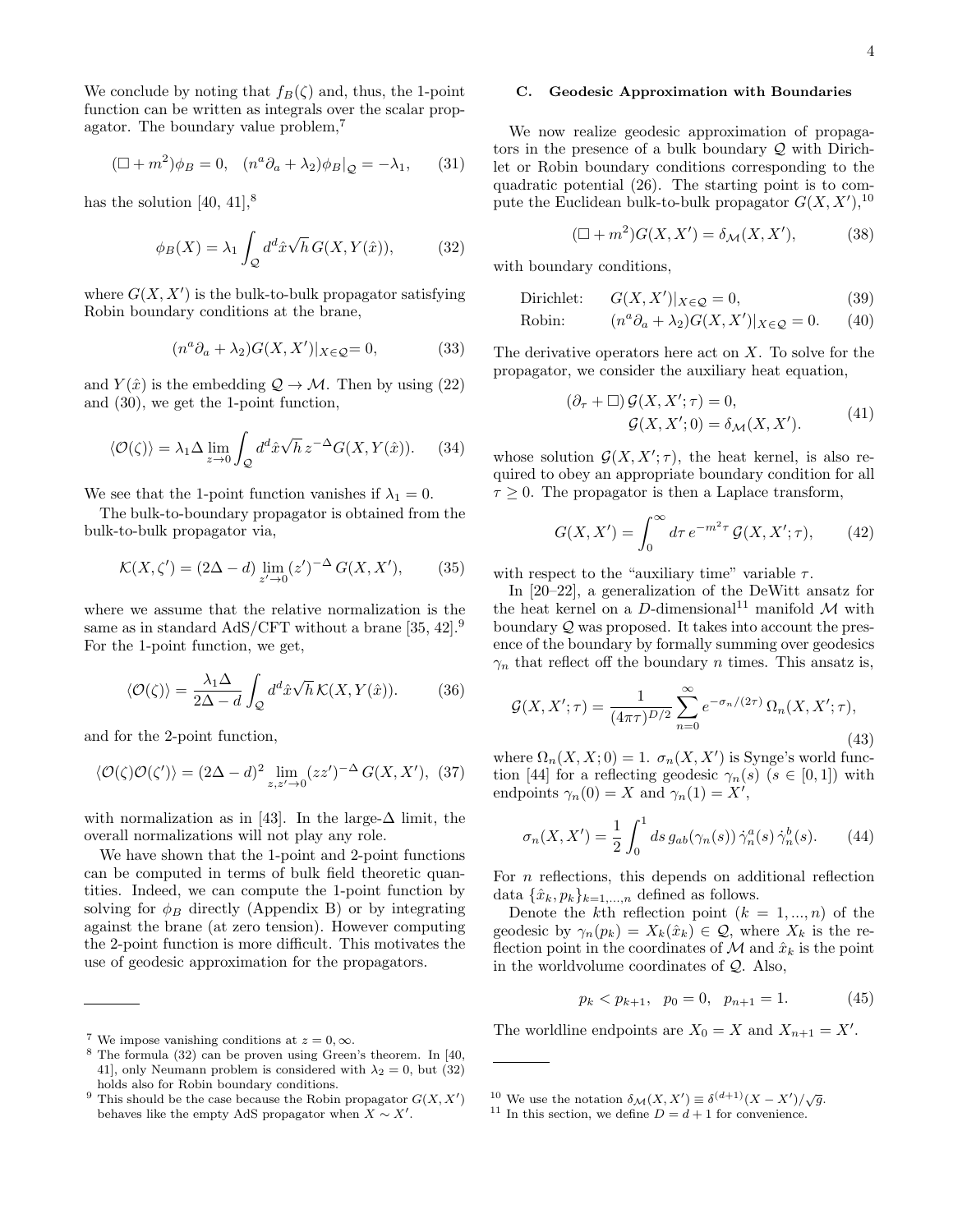

<span id="page-4-1"></span>FIG. 2. A cartoon depiction of the law of reflection for an arbitrary boundary  $Q$ . The reflecting geodesic in black may hit  $Q$  in red any number at times. At each dot, the incident and reflected angles are equal.

Define  $\gamma_{n,k}(s_k)$  with  $s_k \in [p_k, p_{k+1}]$  as the segment of the worldline between two adjacent reflections. Then,

$$
\sigma_n(X, X') = \sum_{k=0}^n \frac{\sigma(X_k, X_{k+1})}{p_{k+1} - p_k},
$$
\n(46)

where we write Synge's world function for each segment,

$$
\sigma(X_k, X_{k+1}) = \frac{1}{2} \int_0^1 ds \, g_{ab}(\gamma_{n,k}(s)) \, \dot{\gamma}_{n,k}^a(s) \, \dot{\gamma}_{n,k}^b(s).
$$
\n(47)

The reflection data  $\{\hat{x}_k, p_k\}_{k=1,\dots,n}$  is then determined by the extremization conditions,

<span id="page-4-0"></span>
$$
\frac{\partial \sigma_n}{\partial p_k} = 0, \quad \frac{\partial \sigma_n}{\partial \hat{x}_k} = 0 \quad (k = 1, ..., n). \tag{48}
$$

We more thoroughly analyze these conditions in Appendix [C.](#page-14-0) For now, note the first condition implies that,

<span id="page-4-5"></span>
$$
\sqrt{2\sigma_n} = L_n(X, X') = \sum_{k=0}^n L(X_k, X_{k+1}), \qquad (49)
$$

where  $L_n$  is the full reflecting geodesic length and  $L(X_k, X_{k+1})$  is the length of the segment  $\gamma_{n,k}$ .

After imposing the first condition, the second condition in [\(48\)](#page-4-0) becomes the law of reflection which states that the angles of the incoming and outgoing portions of the geodesic with respect to the normal must match, as depicted in Figure [2](#page-4-1) (see Appendix [C](#page-14-0) for details).

Now, given the ansatz [\(43\)](#page-3-6), the heat equation can be solved by expanding each  $\Omega_n$  as a Taylor series in  $\tau$ ,

<span id="page-4-2"></span>
$$
\Omega_n(X, X'; \tau) = \sum_{k=0}^{\infty} a_n^{(k)}(X, X') \,\tau^k,\tag{50}
$$

where  $a_n^{(0)}(X,X) = 1$ . This is the short-time expansion  $(\tau \to 0)$ . The Seeley-DeWitt coefficients  $a_n^{(k)}$  are found recursively, as on a manifold without boundary [\[20\]](#page-17-13).

Each boundary condition  $(39)$ – $(40)$  imposes extra conditions on  $\Omega_n$ . When one endpoint is taken to the boundary  $(X \to \mathcal{Q})$ , the geodesic lengths satisfy "pairing" [\[20\]](#page-17-13),

<span id="page-4-4"></span>
$$
\sigma_n \to \sigma_{n+1}, \quad n^a \partial_a \sigma_n \to -n^a \partial_a \sigma_{n+1} \tag{51}
$$

for even  $n$ . The boundary conditions then imply,

$$
(\Omega_n + \Omega_{n+1})|_{\mathcal{Q}} = 0,\tag{52}
$$

for Dirichlet and,

$$
\left[ (n^a \partial_a + \lambda_2)(\Omega_n + \Omega_{n+1}) - \frac{n^a \partial_a \sigma_n}{2\tau} (\Omega_n - \Omega_{n+1}) \right] \Big|_{\mathcal{Q}} = 0,
$$
\n(53)

for Robin [\[20\]](#page-17-13). These translate to boundary conditions on the coefficients  $a_n^{(k)}$ . At leading order in [\(50\)](#page-4-2), the boundary conditions are satisfied when,

<span id="page-4-3"></span>
$$
a_{n+1}^{(0)} = (-1)^{\kappa} a_n^{(0)}, \quad X \in \mathcal{Q}
$$
 (54)

where  $\kappa = 0$  for Robin and  $\kappa = 1$  for Dirichlet boundary conditions. Notice that  $\lambda_2$  does not appear in the leadingorder coefficients; it only affects  $a_n^{(k)}$  with  $k \geq 1$ .

The leading order  $k = 0$  coefficients are explicitly [\[20\]](#page-17-13),

$$
a_n^{(0)} = (-1)^{\kappa n} \sqrt{\Delta_n},\tag{55}
$$

where the van Vleck determinant  $\Delta_n$  [\[44,](#page-17-36) [45\]](#page-17-37) of a reflecting geodesic is given by,

$$
\Delta_n(X, X') = \frac{1}{\sqrt{g(X)g(X')}} \det \left( -\frac{\partial^2 \sigma_n(X, X')}{\partial X^a \partial X'^b} \right), \tag{56}
$$

and the boundary conditions [\(54\)](#page-4-3) are satisfied due to geodesic pairing [\(51\)](#page-4-4).

Now that we have the heat kernel, the propagator is obtained by computing the Laplace transform [\(42\)](#page-3-9). Performing the integral order by order and using [\(49\)](#page-4-5),

$$
G(X, X') = 2 \sum_{n,k=0}^{\infty} A_n^{(k)} K_{\alpha_k}(mL_n).
$$
 (57)

 $K_{\alpha_k}$  is the modified Bessel function of the second kind with  $\alpha_k = k + 1 - D/2$ . The coefficients are,

$$
A_n^{(k)} = \frac{a_n^{(k)}}{(4\pi)^{D/2}} \left(\frac{L_n}{2m}\right)^{\alpha_k}.
$$
 (58)

Consider the regime  $mL_n \gg 1$ . We can approximate,

$$
2K_{\alpha_k}(mL_n) \sim e^{-mL_n} \sqrt{\frac{2\pi}{mL_n}},\tag{59}
$$

The  $a_n^{(k)}$ , being coefficients of the Laplace operator, are independent of m and depend only on  $\sigma_n$  and possibly its covariant derivatives. Hence,

$$
A_n^{(k)}/A_n^{(0)} = \mathcal{O}(m^{-k}),\tag{60}
$$

and  $k \geq 1$  terms are suppressed relative to the  $k = 0$ term when  $m \gg 1$  (in units of AdS radius  $\ell$ ). Thus to leading-order in the heavy limit, only the short-time terms matter—Robin produces the same leading-order result as Neumann—and we get,

<span id="page-4-6"></span>
$$
G(X, X') \sim \sum_{n=0}^{\infty} (-1)^{\kappa n} \pi \sqrt{\frac{m^{D-3} \Delta_n}{(2\pi)^{D+1} L_n^{D-1}}} e^{-mL_n}.
$$
 (61)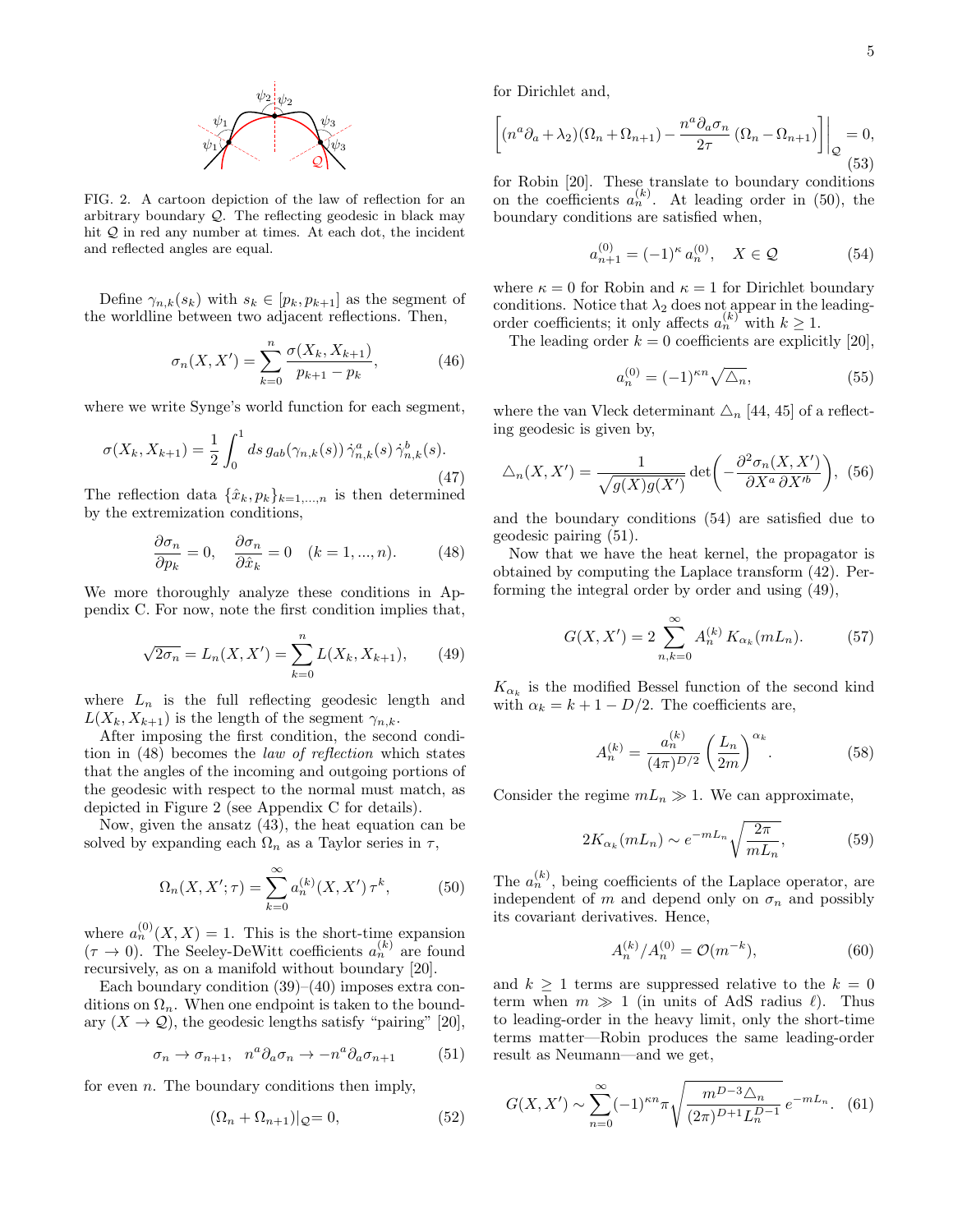This expression is valid as long as  $m \gg 1$  and  $mL_n \gg 1$ . If we also take  $L_n \gg 1$  (in units of  $\ell$ ), the expression simplifies further as,  $^{12}$  $^{12}$  $^{12}$ 

<span id="page-5-1"></span>
$$
G(X, X') \sim \sum_{n=0}^{\infty} (-1)^{\kappa n} e^{-mL_n}.
$$
 (62)

This is simply geodesic approximation for the bulk-tobulk propagator in the presence of the boundary. To reiterate, it is valid for large m and  $L_n$ . Note  $L_n/\ell \gg 1$ is automatically guaranteed when at least one insertion point is near the conformal boundary.

We briefly mention that the approximation [\(62\)](#page-5-1) with reflecting terms can also be derived as the saddle-point approximation of a path integral formula proven in [\[46\]](#page-17-38). In this approach, the reflection data  $\{\hat{x}_k, p_k\}$  should be integrated over and the extremization conditions [\(48\)](#page-4-0) result from the saddle point. The appearance of van Vleck determinants is also naturally explained [\[47\]](#page-17-39). Note that the formula in [\[46\]](#page-17-38) is very rigorous and does not apply to Robin boundary conditions for some subtle reason. It would be interesting to try to understand the relationship between the rigorous path integral and the DeWitt ansatz used in this paper.

When  $X, X'$  are sufficiently close to each other and to the boundary  $Q$ , one expects only a single reflection  $\gamma_1 \equiv \bar{\gamma}$  to exist in addition to the nonreflecting geodesic  $\gamma_0 \equiv \gamma$ . Then the ansatz [\(43\)](#page-3-6) consists of only two terms,

$$
\mathcal{G}(X, X'; \tau) = \frac{1}{(4\pi\tau)^{D/2}} \left[ e^{-\sigma/(2\tau)} \, \Omega + e^{-\bar{\sigma}/(2\tau)} \, \bar{\Omega} \right],\tag{63}
$$

and geodesic approximation yields,

<span id="page-5-2"></span>
$$
G(X, X') \sim e^{-mL} \pm e^{-m\bar{L}}.\tag{64}
$$

Based on [\(51\)](#page-4-4), Dirichlet or Robin boundary conditions are met depending on the relative sign. In AdS with a planar brane, [\(64\)](#page-5-2) is true more generally and not just near the brane—when taking one of the insertion points to the conformal boundary, there are no geodesics which reflect more than once (Appendix [D\)](#page-16-2).

We are finally ready to give formulas for 1-point and 2-point functions at large- $\Delta$ . Starting with the 2-point function [\(37\)](#page-3-10) and defining the renormalized geodesic length between boundary points  $\zeta$  and  $\zeta'$ ,

$$
L^*(\zeta, \zeta') = \lim_{z, z' \to 0} [L(X, X') - \log(zz')], \qquad (65)
$$

the BCFT 2-point function is given by,

$$
\langle \mathcal{O}(\zeta)\mathcal{O}(\zeta')\rangle \sim e^{-\Delta L^*} \pm e^{-\Delta L^*}, \quad \Delta \to \infty. \tag{66}
$$

For the 1-point function, we focus on Robin boundary conditions. In the expression [\(34\)](#page-3-11), the propagator between X and the embedded brane point  $Y(\hat{x})$  is,

$$
G(X, Y(\hat{x})) \sim 2e^{-\Delta L(X, Y(\hat{x}))}, \quad \Delta \to \infty,
$$
 (67)

where we use the fact that the reflecting geodesic coincides with the nonreflecting one when  $Y(\hat{x}) \in \mathcal{Q}(51)$  $Y(\hat{x}) \in \mathcal{Q}(51)$ . There are no higher reflecting contributions due to the no-go theorem proven in Appendix [D.](#page-16-2)

The integral [\(34\)](#page-3-11) is approximated by the geodesic with minimal length that corresponds to the point  $Y_b \in \mathcal{Q}$ for which the geodesic hits the brane orthogonally; this length is computed explicitly in Section [III A.](#page-5-3) Thus at large- $\Delta$ , [\(34\)](#page-3-11) is given by,

<span id="page-5-4"></span>
$$
\langle \mathcal{O}(\zeta) \rangle = \lambda_1 e^{-\Delta L^*(\zeta, Y_b)}.
$$
 (68)

where,

$$
L^*(\zeta, Y_b) \equiv \lim_{z \to 0} [L(X, Y_b) - \log z], \tag{69}
$$

is renormalized only in one insertion.

## III. 1-POINT FUNCTION

We start with the 1-point function. As it is an integral over propagators [\(34\)](#page-3-11), we sum over geodesics connecting the insertion point to the brane, termed boundary-tobrane geodesics. We find that the minimal such geodesic gives the leading-order behavior of the full 1-point func-tion (computed in Appendix [B\)](#page-12-0) in the large- $\Delta$  limit.

Furthermore, the minimal geodesic only sees the linear coupling  $\lambda_1 \Phi$  on the brane—not the quadratic coupling  $\lambda_2 \Phi^2/2$ . In accordance with the law of reflection (Section [II C\)](#page-3-12), the relevant geodesic hits the brane at a right angle.

Throughout this section, we assume the non-Dirichlet boundary condition. The Dirichlet answer is exactly 0.

#### <span id="page-5-3"></span>A. Geodesic Approximation at Large-∆

Denote the insertion point  $\zeta$  as  $(y, \vec{x})$  and the brane intersection point  $Y_b$  as  $(z_b, y_b, \vec{x}_b)$ , noting  $y_b = z_b \cot \theta$ . The 1-point function is an integral on  $\mathcal{Q}(34)$  $\mathcal{Q}(34)$ , but, as the length is,

$$
L = \int \frac{1}{z} \sqrt{dz^2 + dy^2 + d\vec{x}^2},
$$
 (70)

the boundary-to-brane geodesics with  $\vec{x}_b = \vec{x}$  are local minima of L with respect to  $\vec{x}_b$ . In the full parameter space, these particular geodesics comprise a "valley" of the length function dominating the path integral of  $e^{-\Delta L}$ .

Such geodesics are uniquely determined by  $z_b$ , but there are two cases (Figure [3\)](#page-6-0). For  $T \geq 0$ , we have only counterclockwise trajectories from the insertion, with each one corresponding to some  $z_b > 0$ . For  $T < 0$ 

<span id="page-5-0"></span><sup>&</sup>lt;sup>12</sup> One can prove that  $\Delta_n = e^{-dL_n + \mathcal{O}(\log L_n)}$  when  $L_n \to \infty$ . This is subleading in [\(61\)](#page-4-6) when  $m \gg d/2$ .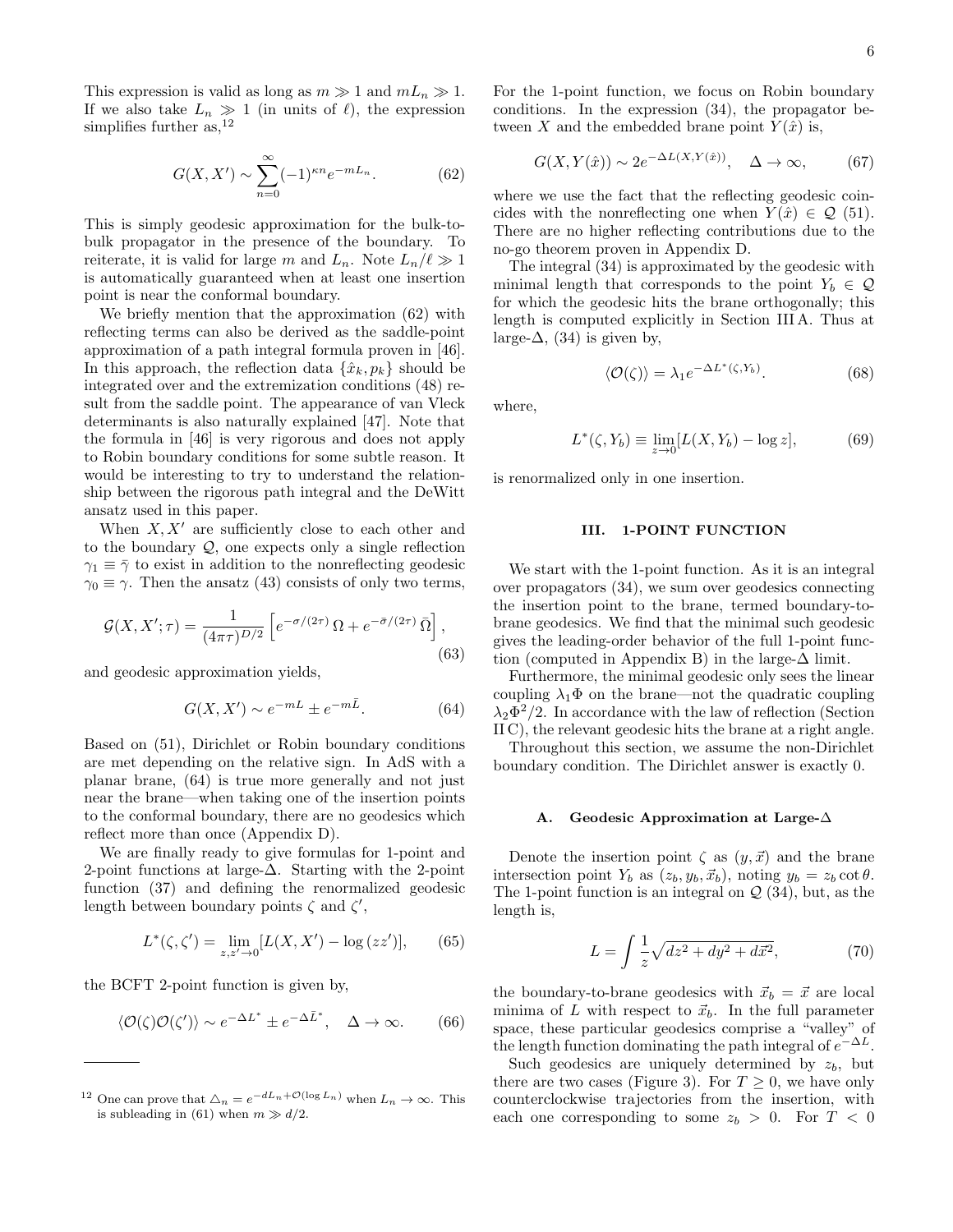

<span id="page-6-0"></span>FIG. 3. The boundary-to-brane geodesics confined to a slice of  $AdS_{d+1}$ . Each is labeled by its intersection depth  $z_b$ , but negative  $T$  imposes a finite range on  $z_b$ .

however, we have both counterclockwise and clockwise trajectories, with only a finite range of  $z<sub>b</sub>$ ,

<span id="page-6-6"></span>
$$
z_{\ell} = y \frac{\cos \theta}{\csc \theta + 1} \le z_b \le y \frac{\cos \theta}{\csc \theta - 1} = z_u.
$$
 (71)

For all of these geodesics, we can use [\(5\)](#page-1-8) to integrate up to some cutoff surface  $z = \epsilon \rightarrow 0$  and compute the length in terms of a dimensionless ratio  $\chi_b = z_b/y$ ,

$$
L_0(\chi_b) = \log y - \log \chi_b
$$
  
+ 
$$
\log \left[ \left( 1 - \chi_b \cot \theta \right)^2 + \chi_b^2 \right] - \log \epsilon.
$$
 (72)

Adding the counterterm  $+ \log \epsilon$  to renormalize, the minimum length  $L_0^*$  found at  $\chi_b^* = \sin \theta$  is,

$$
L_0^* = \log\left(2y\tan\frac{\theta}{2}\right),\tag{73}
$$

which we plug into [\(68\)](#page-5-4). Thus to leading order in the  $\Delta \rightarrow \infty$  expansion, the 1-point function has a  $\theta$ dependence of the expected form [\(14\)](#page-1-6),

<span id="page-6-1"></span>
$$
\langle \mathcal{O}(y,\vec{x}) \rangle \sim \lambda_1 e^{-\Delta L_0^*} = \frac{\lambda_1}{(2y)^{\Delta}} \cot^{\Delta} \frac{\theta}{2}.
$$
 (74)

As an aside, this minimal geodesic hits the brane orthgonally, so as expected it satisfies the law of reflection.

#### B. Asymptotics of the Finite-∆ Function

We now compare [\(74\)](#page-6-1) against the  $\Delta \to \infty$  limit of the 1-point function found for,

$$
V(\Phi) = \lambda_1 \Phi + \frac{1}{2} \lambda_2 \Phi^2.
$$
 (75)

All of the details including the definitions of the coefficients, the discrepancy with [\[17\]](#page-17-10), and the asymptotic analysis are explored in greater depth in Appendix [B.](#page-12-0)

The 1-point function is,

<span id="page-6-2"></span>
$$
\langle \mathcal{O}(y,\vec{x}) \rangle = -\frac{C_1(\theta)}{(2y)^{\Delta}} \left[ \frac{2^{\Delta} \Gamma\left(\frac{\Delta+2}{2}\right) \Gamma\left(\frac{\Delta-d+1}{2}\right)}{\sqrt{\pi} \Gamma\left(\frac{2\Delta-d+2}{2}\right)} \right], \quad (76)
$$

and the coefficient is,

<span id="page-6-3"></span>
$$
C_1(\theta) = \frac{-\lambda_1}{F_1(\theta) - RF_2(\theta) + \lambda_2[G_1(\theta) - RG_2(\theta)]},
$$
 (77)

where R depends on  $\Delta$  and  $F_{1,2}(\theta)$  and  $G_{1,2}(\theta)$  depend on  $\Delta$  and  $\theta$ . Observe [\(76\)](#page-6-2) for  $\lambda_2 = 0$  differs from the 1-point function in [\[17\]](#page-17-10). In fact, the latter fails to reproduce [\(74\)](#page-6-1) as  $\Delta \to \infty$  (see Appendix [B\)](#page-12-0).

In computing the large- $\Delta$  asymptotics of our expression, as there are a lot of pieces, we individually write the large- $\Delta$  expressions of the quantities comprising [\(77\)](#page-6-3):

$$
F_1(\theta) \sim G_2(\theta) \sim \frac{1}{2} \left( \cot^{\Delta} \frac{\theta}{2} + \tan^{\Delta} \frac{\theta}{2} \right),\tag{78}
$$

$$
F_2(\theta) \sim \frac{\Delta}{2} \left( \cot^{\Delta} \frac{\theta}{2} - \tan^{\Delta} \frac{\theta}{2} \right), \tag{79}
$$

$$
G_1(\theta) \sim \frac{1}{2\Delta} \left( \cot^{\Delta} \frac{\theta}{2} - \tan^{\Delta} \frac{\theta}{2} \right), \qquad (80)
$$

$$
R \sim \frac{1}{\Delta}.\tag{81}
$$

We thus write the leading-order term in the heavy regime of the  $C_1(\theta)$  coefficient as,

$$
C_1(\theta) \sim \lambda_1 \cot^{\Delta} \frac{\theta}{2},\tag{82}
$$

In conjunction with the other prefactors and the approximation  $\Delta - d \approx \Delta$ , we ultimately find that,

<span id="page-6-5"></span>
$$
\langle \mathcal{O}(y,\vec{x}) \rangle \sim \frac{\lambda_1}{(2y)^{\Delta}} \cot^{\Delta} \frac{\theta}{2}.
$$
 (83)

The overall dependence on  $\theta$  matches [\(74\)](#page-6-1). However, the only coupling which matters in the leading-order term is  $\lambda_1$ . The quadratic coupling  $\lambda_2$  only appears in subleading terms—it weights the finite- $\Delta$  corrections.

To summarize, the asymptotic heavy 1-point function is encoded by a classical trajectory in the bulk and only "sees" the term dependent on the linear coupling, while the finite- $\Delta$  corrections are computed by "quantum" trajectories which are controlled by higher-order couplings.

#### C. Computing the Boundary Entropy

In  $d = 2$ , the 1-point function of a heavy scalar operator can be related to the partition function of a conical defect. This allows us to compute the boundary entropy.

Consider an insertion of a scalar operator  $(\Delta/2, \Delta/2)$ with dimension  $\Delta \sim c \to \infty$  such that  $\Delta/c$  is fixed. For  $\Delta/c \in [0, 1]$ , the insertion creates a conical singularity with an angular deficit  $2\pi(1-\alpha)$  where [\[48,](#page-17-40) [49\]](#page-17-41),

$$
\alpha = \sqrt{1 - \frac{12\Delta}{c}}.\tag{84}
$$

This was proven at the level of Virasoro blocks with no boundary, but we assume that it holds more generally. The 1-point function of the heavy operator is then,

<span id="page-6-4"></span>
$$
\langle \mathcal{O}(y,x) \rangle \sim \frac{Z_n}{(Z_1)^n} \bigg|_{n \to 1/\alpha}.\tag{85}
$$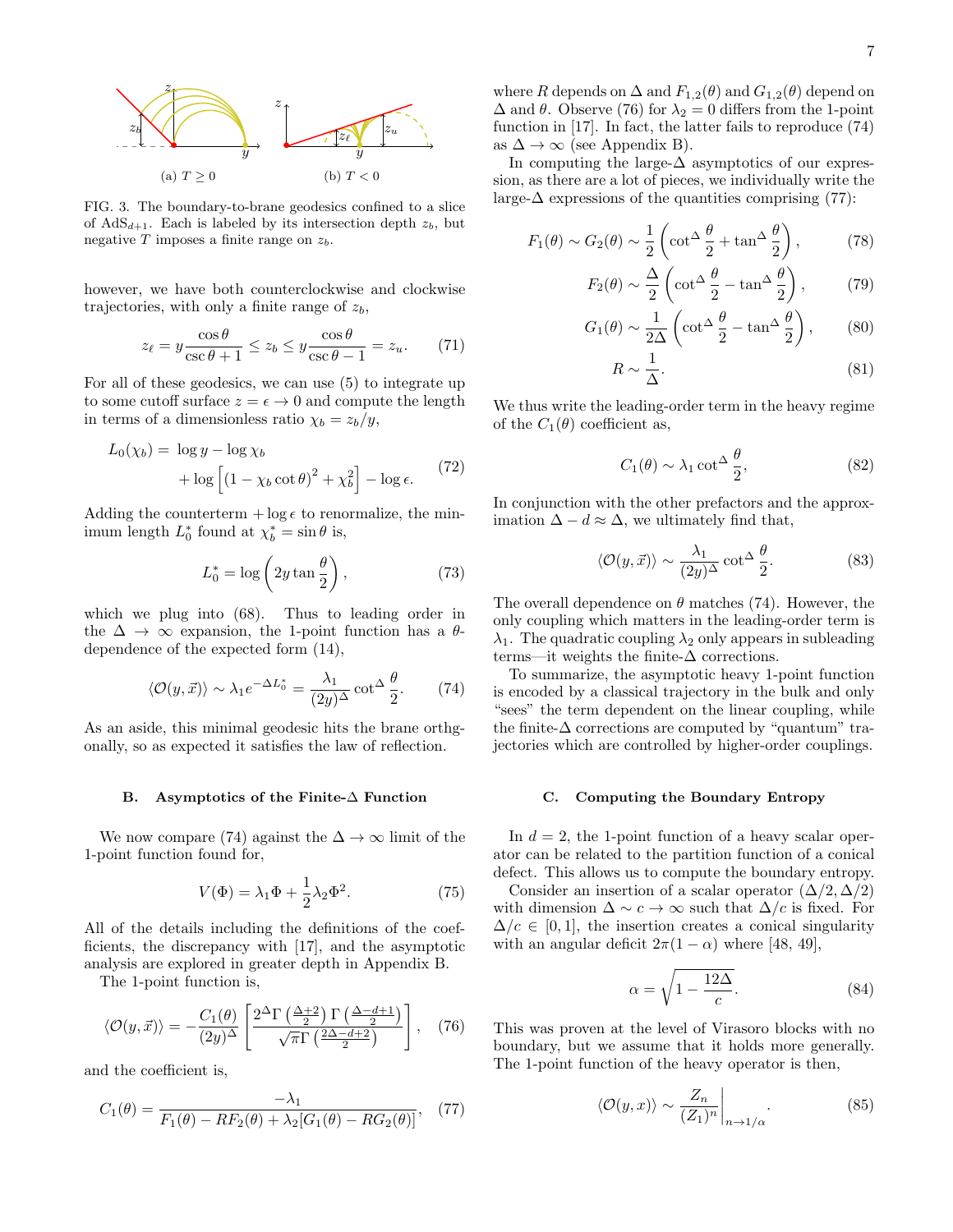

FIG. 4. The regulated orbifolded  $\mathrm{BCFT}^n/\mathbb{Z}_n$  state with an operator insertion at  $(y, x)$ . We excise a disk of radius  $\epsilon_0$ , on whose boundary we impose the state  $|a\rangle$ .

where  $Z_n$  for  $n \in \mathbb{N}$  is the partition function of a replicated orbifold theory  $\mathrm{BCFT}^n/\mathbb{Z}_n$  with a twist operator insertion. This approach of computing partition functions of CFTs on n-fold branched covers is familiar from the definitions of twist operators.

The singularity has to be regulated by cutting out a disk of radius  $\epsilon_0$  around the insertion point. On the boundary of this disk, we impose the boundary state  $|a\rangle$ . The resulting partition function is then [\[50,](#page-17-42) [51\]](#page-17-43),

$$
\frac{Z_n}{(Z_1)^n} = (\langle a|0\rangle \langle 0|b\rangle)^{1-n} \left(\frac{\epsilon_0}{2y}\right)^{d_n},
$$
  

$$
d_n = \frac{c}{12} \left(n - \frac{1}{n}\right).
$$
 (86)

where  $d_n$  is the scaling dimension of the twist operator and  $|b\rangle$  is the boundary state on the physical boundary  $y = 0$ . The first overlap  $\langle a|0\rangle$  is not physical and can be absorbed into the regulator [\[51\]](#page-17-43),

<span id="page-7-0"></span>
$$
\langle a|0\rangle^{1-n}\epsilon_0^{d_n} \equiv \epsilon^{d_n}.\tag{87}
$$

The second overlap  $\langle 0|b \rangle$  is physical and gives the boundary entropy by  $S_{bdy} = \log \langle 0|b \rangle$ .

The formula [\(85\)](#page-6-4) agrees with the 1-point function obtained from geodesics. In our case, we neglect the backreaction of the scalar field to the bulk AdS background:  $mG_N \to 0$ . On the field theory side, this corresponds to the limit  $\Delta/c \rightarrow 0 \ (\alpha \rightarrow 1)$  where the conical singularity disappears. In this limit,

$$
1 - \frac{1}{\alpha} = -\frac{6\Delta}{c} + \mathcal{O}\left(\frac{\Delta}{c}\right)^2, \ d_{1/\alpha} = \Delta + \mathcal{O}\left(\frac{\Delta}{c}\right)^2, \ (88)
$$

so as  $\Delta/c \rightarrow 0$ ,

$$
\frac{Z_n}{(Z_1)^n}\bigg|_{n\to 1/\alpha} \sim \epsilon^{\Delta} \frac{\left[e^{-(6/c)S_{bdy}}\right]^{\Delta}}{(2y)^{\Delta}}.\tag{89}
$$

The regulator  $\epsilon$  defined in [\(87\)](#page-7-0) can be identified with the bulk IR cut-off  $z = \epsilon$  in Poincaré coordinates [\[51\]](#page-17-43). Absorbing the regulator into the operator and equating this with our 1-point function [\(83\)](#page-6-5), we find,

$$
S_{bdy} \sim -\frac{c}{6} \log \cot \frac{\theta}{2}, \quad \Delta \to \infty. \tag{90}
$$

So the 1-point function obtained from geodesic approximation indeed reproduces the boundary entropy [\(8\)](#page-1-9) in the large- $\Delta$  regime after identifying  $c = 3/(2G_N)$ .

## IV. 2-POINT FUNCTION

We now study the 2-point function, starting by computing the connected geodesic lengths between insertion points  $(y_1, \vec{x})$  and  $(y_2, \vec{x})$  on the same transverse slices. The cross-ratio [\(15\)](#page-2-11) becomes,

<span id="page-7-2"></span>
$$
\xi = \frac{(y_2 - y_1)^2}{4y_1y_2},\tag{91}
$$

and the sum over geodesics yields an expression [\(16\)](#page-2-1) which is the large- $\Delta$  connected 2-point function. We only find two connected saddles—a nonreflecting geodesic and a (once) reflecting geodesic (Figure [5\)](#page-8-0)—see Appendix [D.](#page-16-2)

Upon writing our expressions in terms of  $\xi$ , we can then use them for more general insertion points on different transverse slices—this only changes implicit coordinate dependence but not explicit functional dependence on  $\xi$ .

The resulting 2-point function has two interesting features. The first, a phase transition, is seen from the existence (or lack thereof) of the connected saddles; starting from zero tension  $\theta = \pi/2$  and keeping the insertions fixed, as we tune the brane angle down to,

$$
\tan \theta = \sqrt{\xi},\tag{92}
$$

the nonreflecting and reflecting saddles coincide with one another (Figure [6\)](#page-8-1). Tuning it down even further results in the loss of these saddles entirely, so the connected 2 point function becomes 0 and the full 2-point function becomes factorizable—a product of the 1-point functions.[13](#page-7-1)

The second feature comes from the boundary operator product expansion (BOPE) [\[6,](#page-17-2) [29\]](#page-17-21). By performing the expansion, we find an extra tower of terms labeled by half-integer powers of  $\xi$ . These correspond to anomalous BCFT boundary operators which emerge only away from the probe limit, i.e. only for nonzero tension. Indeed, such terms cannot arise for zero tension even in the  $\Delta$ exact answer from the method of images (Appendix [A\)](#page-11-0).

However, there is still a problem; the resulting anomalous dimensions themselves are independent of  $\theta$ . The boundary operator spectrum can also be computed holographically by generalizing [\[52\]](#page-17-44) to nonzero tension, but this is expected to yield a  $\theta$ -dependent spectrum. We discuss this inconsistency, but further work is required.

Throughout this section, we again assume the Robin boundary condition, but the connected 2-point function in the heavy limit reduces to that of Neumann condition.

## A. Reflecting and Nonreflecting Trajectories

We start with insertions  $(y_1, \vec{x})$  and  $(y_2, \vec{x})$   $(y_2 > y_1);$ just as for the 1-point function, the geodesic trajectories

<span id="page-7-1"></span><sup>&</sup>lt;sup>13</sup> This is certainly only a large- $\Delta$  effect. The suppressed contributions coming from other connected, nongeodesic trajectories would prevent factorization.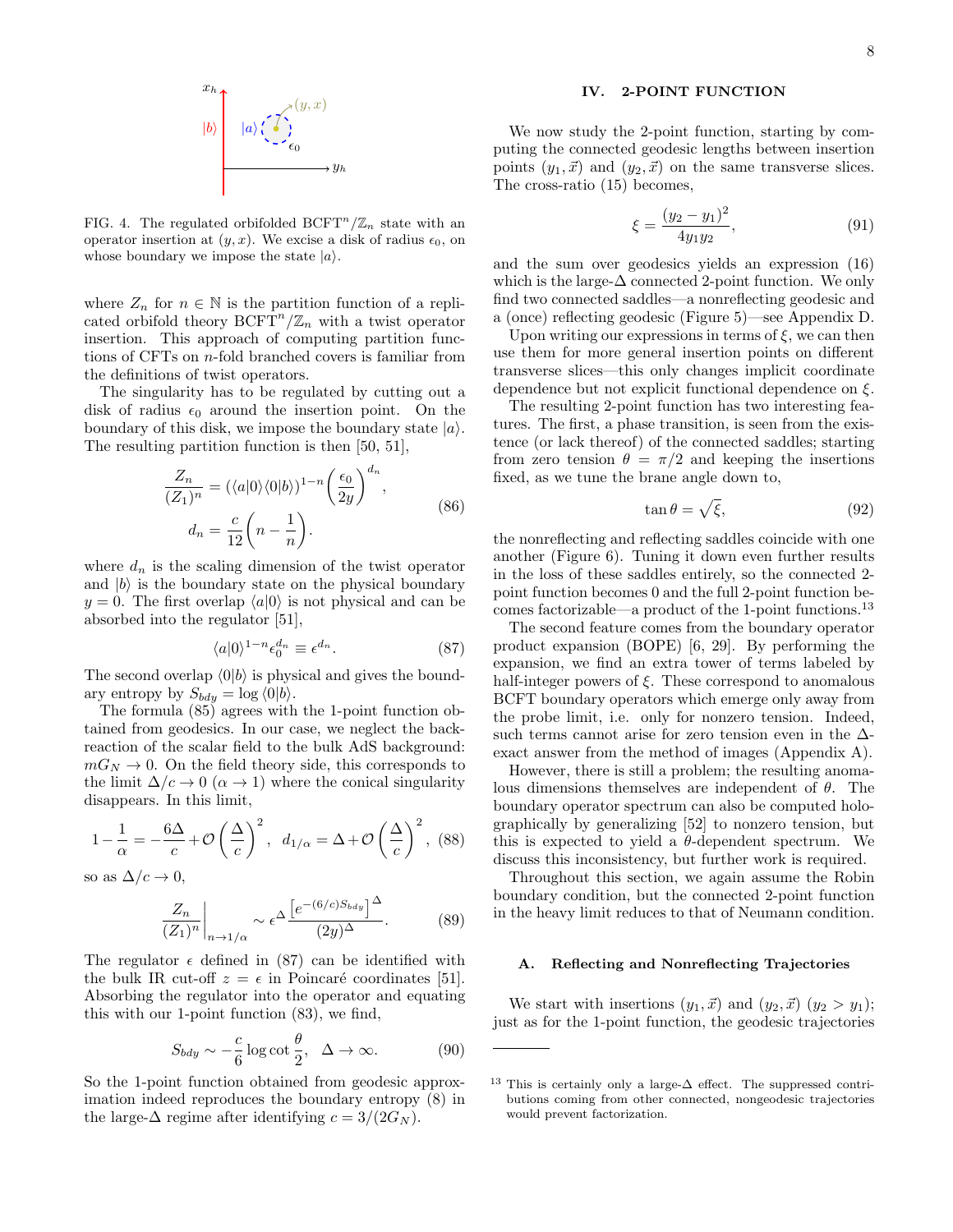

<span id="page-8-0"></span>FIG. 5. The reflecting (yellow) and nonreflecting (green) connected geodesics with insertion points  $(y_1, \vec{x})$  and  $(y_2, \vec{x})$ . As the brane angle decreases, the reflecting trajectory gets "closer" to the nonreflecting trajectory.



<span id="page-8-1"></span>FIG. 6. The KR braneworld with  $\theta$  at the factorization angle  $\theta_f$ . We only have one connected geodesic, with features of both the reflecting and nonreflecting geodesics. Also shown are the disconnected geodesics.

connecting these points to the brane or to one another are on a fixed- $\vec{x}$  slice. As there are only two connected saddles—one nonreflecting and another once-reflecting (Appendix [D\)](#page-16-2)—we restrict our attention to computing these lengths. We depict both geodesics in Figure [5.](#page-8-0)

Observe however that, with the insertion points fixed, there exists a brane angle  $\theta = \theta_f$  that we call the *factor*ization angle below which both of these trajectories no longer "fit" in the braneworld—either connected geodesic is excised by the brane. A geometric calculation (using [\(91\)](#page-7-2) and generalizing by conformal symmetry) yields,

<span id="page-8-8"></span>
$$
\tan \theta_f = \sqrt{\xi}.\tag{93}
$$

At  $\theta = \theta_f$ , the nonreflecting and reflecting geodesics consolidate and become the same path, giving us just one saddle shown in Figure [6.](#page-8-1) We for now set  $\theta > \theta_f$  and discuss the details of the phase transition in Section [IV B.](#page-9-0)

The nonreflecting trajectory is simply a circle centered at  $(y_2+y_1)/2$  with radius  $(y_2-y_1)/2$  up to a cutoff  $z = \epsilon$ . Renormalizing with the counterterm  $+2 \log \epsilon$ , we find,

$$
L_{12N} = 2\log(y_2 - y_1). \tag{94}
$$

The corresponding contribution of this geodesic to the 2-point function in the  $\Delta \to \infty$  limit is (in terms of  $\xi$ ),

<span id="page-8-5"></span>
$$
e^{-\Delta L_{12N}} = \frac{1}{(y_2 - y_1)^{2\Delta}} = \frac{1}{(4y_1y_2)^{\Delta}} \xi^{-\Delta}, \quad (95)
$$

where we have written the exponential in the form  $(16)$ .

As for the reflecting trajectory, we follow a similar analysis to Section [III A.](#page-5-3) We compute a more generic function for the length of a piecewise concatenation of geodesic arcs which hits the brane at a depth  $z_b$ .<sup>[14](#page-8-2)</sup>

$$
L_{12R}(z_b) = -2\log z_b + \log \left[ (y_1 - z_b \cot \theta)^2 + z_b^2 \right] + \log \left[ (y_2 - z_b \cot \theta)^2 + z_b^2 \right] - 2\log \epsilon.
$$
 (96)

There are four saddles, but above the factorization angle only one is "physical" (i.e. at positive depth),

<span id="page-8-4"></span><span id="page-8-3"></span>
$$
z_b^* = \sqrt{y_1 y_2} \sin \theta, \qquad (97)
$$

Thus the minimal length is,

$$
L_{12R}^* = \log(4y_1y_2) - 2\log\left[\frac{\sin\theta}{\left(\frac{y_1+y_2}{2\sqrt{y_1y_2}}\right) - \cos\theta}\right].
$$
 (98)

This calculation does not use the law of reflection to get [\(98\)](#page-8-3). However an explicit calculation of the angles for the trajectory corresponding to [\(97\)](#page-8-4) confirms the law holds. Now from [\(91\)](#page-7-2),

$$
1 + \xi = \frac{(y_1 + y_2)^2}{4y_1y_2}.
$$
\n(99)

We use this to write the contribution of  $L_{12R}^*$  to the 2point function in the form [\(16\)](#page-2-1),

<span id="page-8-6"></span>
$$
e^{-\Delta L_{12R}^*} = \frac{1}{(4y_1y_2)^{\Delta}} \left(\frac{\sin \theta}{\sqrt{1+\xi} - \cos \theta}\right)^{2\Delta}.
$$
 (100)

We are at last ready to write the 2-point function to leading order in  $\Delta \rightarrow \infty$  by combining [\(95\)](#page-8-5) and [\(100\)](#page-8-6),

$$
\langle \mathcal{O}(y_1, \vec{x}_1) \mathcal{O}(y_2, \vec{x}_2) \rangle \sim \frac{1}{(4y_1y_2)^{\Delta}} \mathcal{F}_G(\xi), \quad (101)
$$

<span id="page-8-7"></span>
$$
\mathcal{F}_G(\xi) = \xi^{-\Delta} \pm \left(\frac{\sin \theta}{\sqrt{1 + \xi} - \cos \theta}\right)^{2\Delta}.
$$
 (102)

 $The + sign corresponds to Robin boundary conditions$ while the  $-$  sign is for Dirichlet.

We may now switch to arbitrary insertion points  $(y_1, \vec{x}_1)$  and  $(y_2, \vec{x}_2)$  because we have dropped all explicit dependence on the transverse coordinate  $\vec{x}$  in [\(95\)](#page-8-5) and [\(100\)](#page-8-6). Specifically, because the 2-point function must be of the form [\(16\)](#page-2-1) with  $\mathcal{F}_G$  being entirely fixed up to the cross-ratio by symmetry [\[38,](#page-17-30) [39\]](#page-17-31), we simply use [\(102\)](#page-8-7).

Furthermore, for the tensionless case  $\theta = \pi/2$  we get,

$$
\mathcal{F}_G(\xi) = \xi^{-\Delta} \pm (1 + \xi)^{-\Delta}, \tag{103}
$$

in agreement with the ∆-exact result from the method of images computed in Appendix [A.](#page-11-0)

<span id="page-8-2"></span><sup>&</sup>lt;sup>14</sup> For  $\theta < \pi/2$ , the existence of such trajectories is not trivial because of the finite range of depths [\(71\)](#page-6-6) for each piece. However, one can prove existence precisely above the factorization angle.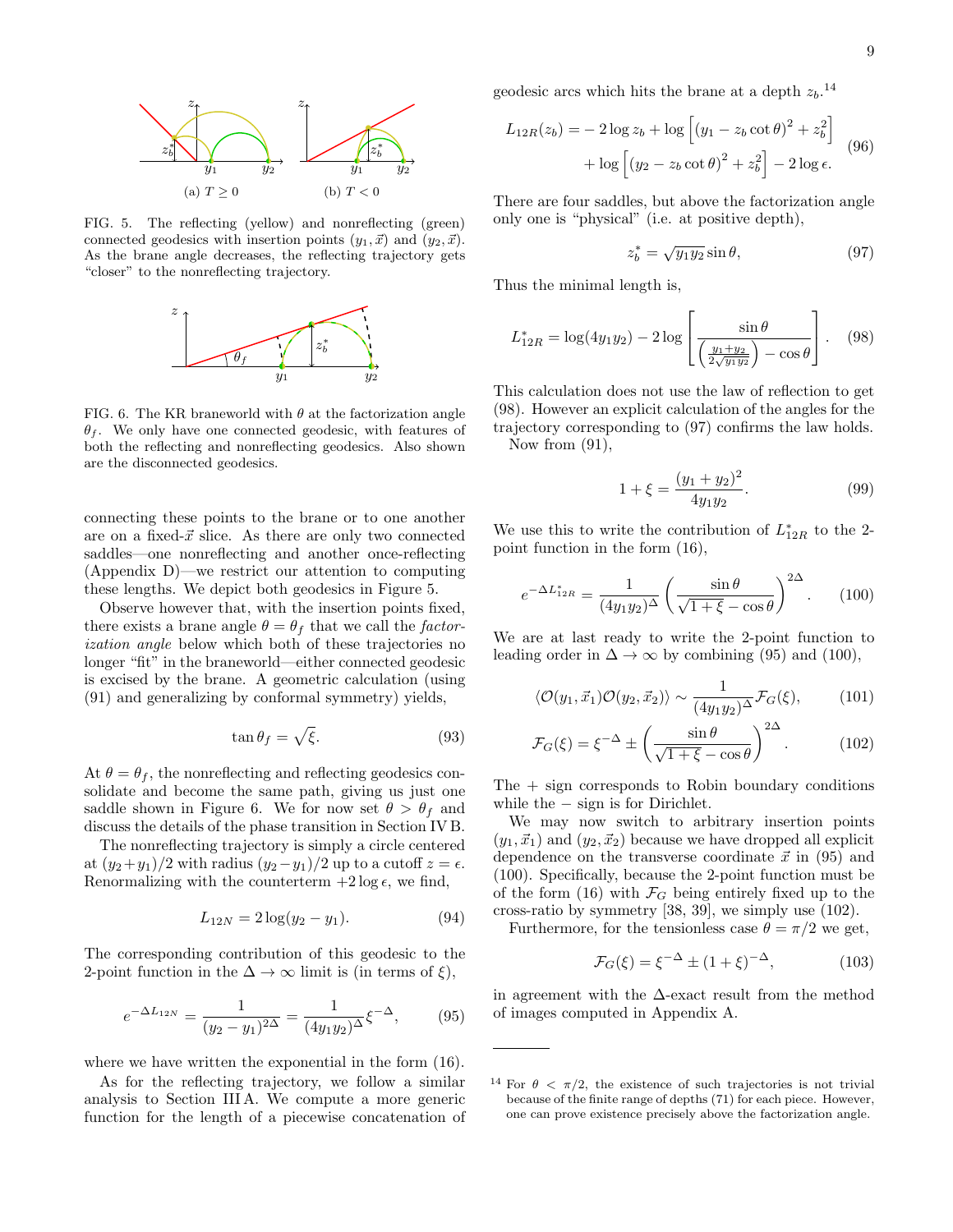However, because the expression is simply part of an expansion around  $\Delta \to \infty$  for  $\theta \neq \pi/2$ , we must note the relative order of the terms. Indeed, at  $\theta > \theta_f$ ,

$$
\frac{1}{\xi} > \left(\frac{\sin \theta}{\sqrt{1 + \xi} - \cos \theta}\right)^2, \tag{104}
$$

so the reflecting term is subleading to the nonreflecting term.

As this work was being written, [\[53\]](#page-17-45) presented a Lorentzian analog to our calculation using a null geodesic reflecting off of the brane. They observe a singularity in the 2-point function, which our expression reproduces upon analytic continuation of the cross-ratio. To see how this works, first define the radial coordinate  $\rho$  by [\[54,](#page-17-46) [55\]](#page-17-47),

$$
\xi = \frac{(1 - \rho)^2}{4\rho}, \quad 1 + \xi = \frac{(1 + \rho)^2}{4\rho}.
$$
 (105)

Our reflecting term in [\(102\)](#page-8-7) exhibits a singularity when  $1 + \xi = \cos^2 \theta$ , which in terms of  $\rho$  is equivalent to,

$$
\rho = e^{\pm 2i\theta}.\tag{106}
$$

## <span id="page-9-0"></span>B. Factorization Phase Transition

First, note that the previous discussion is entirely about the connected part of the 2-point function. We may also consider the disconnected part,

$$
\langle \mathcal{O}(y_1, \vec{x}_1) \mathcal{O}(y_2, \vec{x}_2) \rangle_{\text{dc}} = \langle \mathcal{O}(y_1, \vec{x}_1) \rangle \langle \mathcal{O}(y_2, \vec{x}_2) \rangle
$$

$$
\sim \frac{\lambda_1^2}{(4y_1y_2)^{\Delta}} \cot^{2\Delta} \frac{\theta}{2}, \qquad (107)
$$

where we use the geodesic result [\(74\)](#page-6-1) to write this term to leading order in large  $\Delta$ . It is constant in  $\xi$  and vanishes when there is no scalar coupling to the brane.

A quick calculation shows that, in the large- $\Delta$  expansion, this disconnected part is leading over the reflecting geodesic contribution, but whether or not it is leading or subleading with respect to the nonreflecting contribution depends on  $\xi$  and  $\theta$ .

As touched upon in the previous section however, there exists a brane angle [\(93\)](#page-8-8) below which the connected geodesics undergo a phase transition. Below this factorization angle, only the disconnected part of the 2-point function remains; in other words, the large- $\Delta$  2-point function factorizes into a product of 1-point functions.

Another way to think about this is by keeping the brane angle  $\theta$  fixed. If the brane tension is nonnegative, then the phase transition simply never happens. If the tension is negative, then there exists a cross-ratio,

$$
\xi_f = \tan^2 \theta,\tag{108}
$$

such that 2-point functions whose insertion points have a cross-ratio  $\xi > \xi_f$  factorize in the large- $\Delta$  regime.

This phase transition is reminiscent of others in large-N limits of holographic gauge theories. A particularly well-known example is the confinement-deconfinement transition [\[25,](#page-17-17) [26\]](#page-17-18)—one finds a qualitative change in the Wilson lines when tuning temperature, reflecting a phase transition from Coulombic to free behavior of quarks.

In our case, the inserted heavy operators are "decorrelated" in the phase transition. Qualitatively, this is akin to chiral symmetry breaking; a similar story was discussed by [\[28\]](#page-17-20) but in terms of flavor branes [\[56\]](#page-17-48) ending on horizons, as opposed to geodesics ending on branes. Roughly speaking, we assign global symmetry groups to the two insertion points. If the points are correlated, then the symmetry is spontaneously broken. Once the points are decorrelated, the symmetry is restored.

### C. Consistency of the BOPE and Anomalous Defect Operators

Within the context of the BCFT, we will now study the 2-point function obtained from doing geodesic approximation in the *ambient channel*  $\xi \to 0$  and the *defect channel*  $\xi \to \infty$ .<sup>[15](#page-9-1)</sup> These limits are determined by operator product expansions which depend on BCFT data. While the ambient channel corresponds to taking operator insertions very far from the BCFT boundary or close to one another, the defect channel corresponds to taking operator insertions very close to the BCFT boundary or far from each other.

The ambient channel  $\xi \to 0$  expansion of [\(102\)](#page-8-7) is obtained by rewriting,

$$
\mathcal{F}_G(\xi) = \xi^{-\Delta} \pm \left(\cot\frac{\theta}{2}\right)^{2\Delta} \left(1 + \frac{\sqrt{\xi+1} - 1}{1 - \cos\theta}\right)^{-2\Delta},\tag{109}
$$

which expands in integer powers of  $\xi$ ,

<span id="page-9-2"></span>
$$
\mathcal{F}_G(\xi) = \xi^{-\Delta} \pm \left(\cot\frac{\theta}{2}\right)^{2\Delta} \sum_{n=0}^{\infty} A_n \,\xi^n. \tag{110}
$$

The first three coefficients are:

$$
A_0 = 1, A_1 = \frac{\Delta}{\cos \theta - 1}, A_2 = \frac{\Delta(2\Delta + 2 - \cos \theta)}{4(\cos \theta - 1)^2}.
$$
\n(111)

The series [\(110\)](#page-9-2) can be organized to be an infinite series over conformal blocks of primary operators with dimensions  $\Delta_n = 2\Delta + 2n$  with  $n \in \mathbb{N}$ ; these are the doubletrace primaries  $:\mathcal{O}\Box_{\zeta}^n\mathcal{O}$ :

<span id="page-9-1"></span><sup>15</sup> The BCFT literature [\[38,](#page-17-30) [39\]](#page-17-31) often refers to the "bulk" and "boundary" channels of the field theory. To avoid confusion with the holographic terminology, in this section we refer to the former by "ambient" and the latter by "defect" [\[29,](#page-17-21) [52\]](#page-17-44).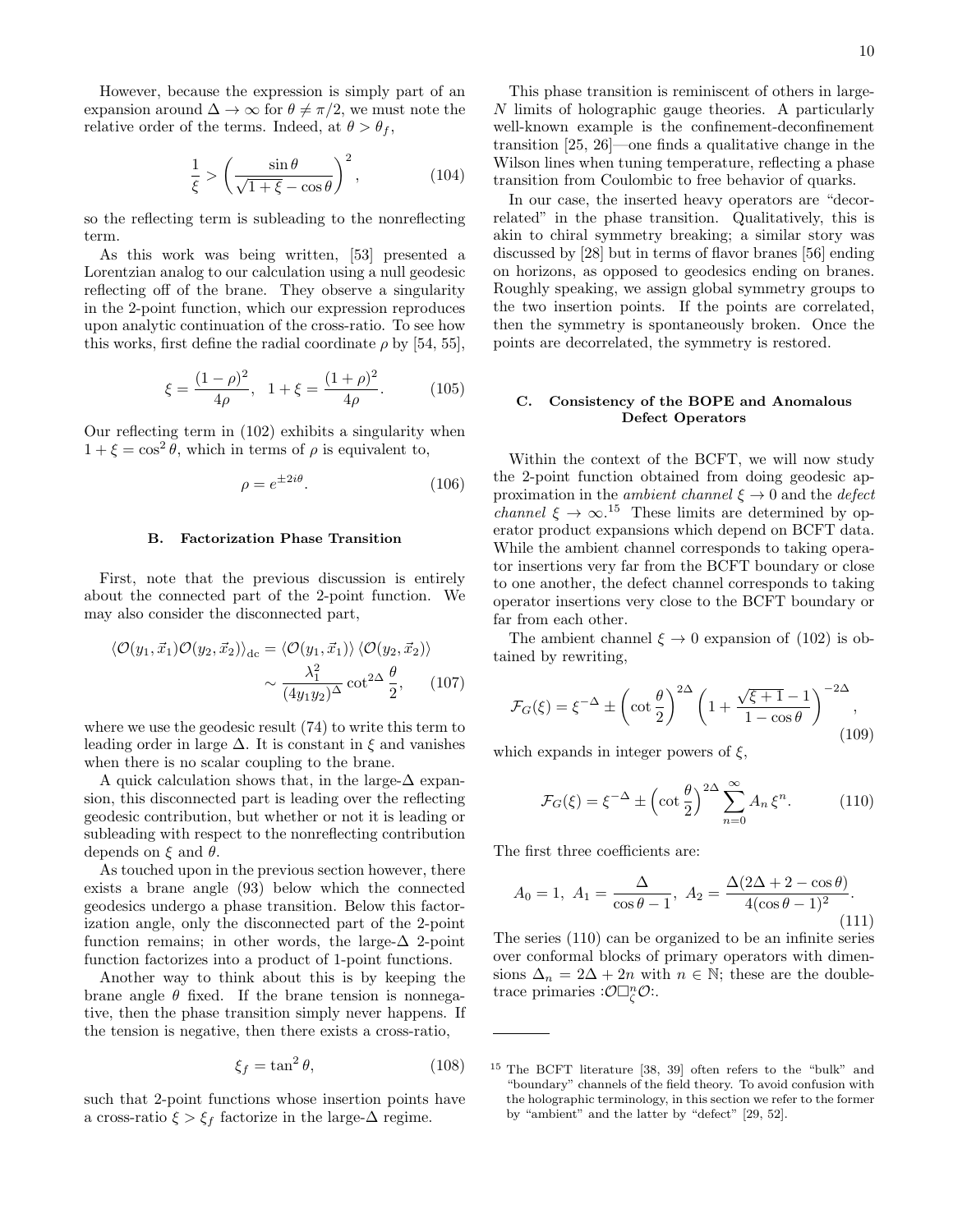We denote the  $n = 0$  primary by  $\mathcal{O}^2$ , and from the 2-point function we find that,  $16$ 

$$
\langle \mathcal{O}^2(y,\vec{x}) \rangle = \frac{\pm 1}{(2y)^{2\Delta}} \cot^{2\Delta} \frac{\theta}{2},\tag{112}
$$

which has the form required by defect conformal symmetry and a coefficient in agreement with a geodesic terminating on the brane. However, in contrast to the 1-point function of  $\mathcal{O}(83)$  $\mathcal{O}(83)$ , no  $\lambda_1$ -prefactor appears.

The coefficients of the conformal blocks can be in principle computed using the methods of [\[57,](#page-17-49) [58\]](#page-17-50), but we have not managed to do this analytically. Nonetheless, from the expansion we see that the OPE coefficients of these operators are modified at nonzero tension  $\theta \neq \pi/2$ , but scaling dimensions remain independent as one would expect for a free theory.

To expand in the defect channel  $\xi \to \infty$ , we write,

$$
\mathcal{F}(\xi) = \xi^{-\Delta} \pm (\sin \theta)^{2\Delta} \left( \sqrt{\xi + 1} - \cos \theta \right)^{-2\Delta}, \quad (113)
$$

which expands as,

<span id="page-10-1"></span>
$$
\mathcal{F}(\xi) = \xi^{-\Delta} \pm (\sin \theta)^{2\Delta} \sum_{n=0}^{\infty} B_{n/2} \xi^{-\Delta - n/2}.
$$
 (114)

The first three coefficients are,

$$
B_0 = 1, B_{1/2} = 2\Delta\cos\theta, B_1 = \Delta[(2\Delta + 1)\cos^2\theta - 1].
$$
\n(115)

At zero tension, all of the half-integer coefficients vanish. In this case, the expansion can be reorganized in defect conformal blocks of single-trace defect primaries [\[59\]](#page-17-51),

Dirichlet: 
$$
\Delta_n = \Delta + 2n + 1, \qquad (116)
$$

$$
Neumann: \qquad \Delta_n = \Delta + 2n. \tag{117}
$$

At nonzero tension however, the appearance of halfinteger powers is unusual and requires a new tower of operators to appear in the defect operator spectrum. Since an operator of dimension  $\widehat{\Delta}_n$  appears as a term of order  $\xi^{-\Delta_n}$  in the expansion of  $\mathcal{F}(\xi)$  [\[52\]](#page-17-44), [\(114\)](#page-10-1) requires the existence of a primary of dimension  $\Delta + 1/2$ . Such a dimension has to be anomalous since engineering dimensions of local operators constructed from  $\mathcal O$  cannot produce a fractional power.

There is another problem however. The fact that dimensions of boundary operators extracted from [\(114\)](#page-10-1) are independent of  $\theta$  appears to be inconsistent. The defect operator spectrum can be computed holographically by generalizing the calculations of [\[52\]](#page-17-44) and the bulk calculations of [\[39\]](#page-17-31) to nonzero tension. The idea is to solve the Klein-Gordon equation using the ansatz,

$$
\Phi(X) = \sum_{n} \psi_n(r) \,\widehat{\Phi}_n(r, \vec{x}),\tag{118}
$$

where these coordinates are defined in  $(B3)$ . The *nth* mode  $\widehat{\Phi}_n$  solves the Klein-Gordon equation in AdS<sub>d</sub> with mass  $\widehat{\Delta}_n(\widehat{\Delta}_n - d - 1)$ , where  $\widehat{\Delta}_n$  is the dimension of a boundary operator. This leads to an equation for  $\psi_n$  that can be solved in terms of hypergeometric functions.

Requiring normalizibility and imposing boundary conditions at the brane  $Q$  gives the equation (akin to  $(B10)$ ),

$$
R_n = \frac{\Gamma\left(\frac{\Delta - \hat{\Delta}_n}{2}\right) \Gamma\left(\frac{\Delta + \hat{\Delta}_n - d + 1}{2}\right)}{2 \Gamma\left(\frac{\Delta - \hat{\Delta}_n + 1}{2}\right) \Gamma\left(\frac{\Delta + \hat{\Delta}_n - d + 2}{2}\right)}\tag{119}
$$

where  $R_n = R_n(\Delta, \widehat{\Delta}_n, \theta)$  is a known function given in terms of the solutions  $\psi_n$ . From this equation, the boundary operator spectrum  $\Delta_n$  can be solved for in principle. They depend on not just  $\Delta$  but also tension through  $\theta$ .

One possible cause for the disagreement could be a mismatch between the boundary conditions of the bulk scalar field  $\phi$  and the dual BCFT operator  $\mathcal{O}$ . The mismatch occurs at the  $z = y = 0$  corner of the holographic bulk and only arises when the brane has angle  $\theta \neq \pi/2$ , in which case the brane's normal vector in the bulk is not orthogonal to the defect in the BCFT.

It would thus be interesting to examine if there is an order-of-limits issue when taking  $z \to 0$  and  $y \to 0$ . We took the former limit first, but doing the latter (or more correctly, taking  $y \to z \cot \theta$  first would physically mean taking a bulk scalar insertion to the KR brane, then going to the BCFT boundary. In this case, one would obtain a "brane OPE" at finite-z from which the BOPE coefficients could be obtained by taking  $z \to 0$ . However, it is not clear if taking the limits in this order is consistent.

## V. CONCLUSIONS AND FUTURE DIRECTIONS

We have studied d-dimensional BCFTs using a bottom-up<sup>[17](#page-10-2)</sup> holographic model involving a massive free scalar field with a Karch-Randall end-of-the-world brane. We have computed 1-point and 2-point functions of the dual scalar operator in the large- $\Delta$  limit when the brane has nonzero tension. This requires a generalization of geodesic approximation to manifolds with boundaries which we have provided.

The 1-point function is cleanly replicated by our geodesic calculation, and we are also able to use it to reproduce the known boundary entropy.

However, our analysis of the 2-point function manifests unusual phenomena. We find a factorization phase transition for negative-tension branes, so such BCFT states cannot have large-∆ correlations beyond a particular cross-ratio. Furthermore, the ambient OPE appears to be completely consistent, but the BOPE gives

<span id="page-10-0"></span><sup>&</sup>lt;sup>16</sup> Normal ordering subtracts the  $\xi^{-\Delta}$  divergence.

<span id="page-10-2"></span><sup>17</sup> We briefly mention that much work on 1-point functions has also been done in top-down models. See [\[64–](#page-18-0)[66\]](#page-18-1) for a sample of this story.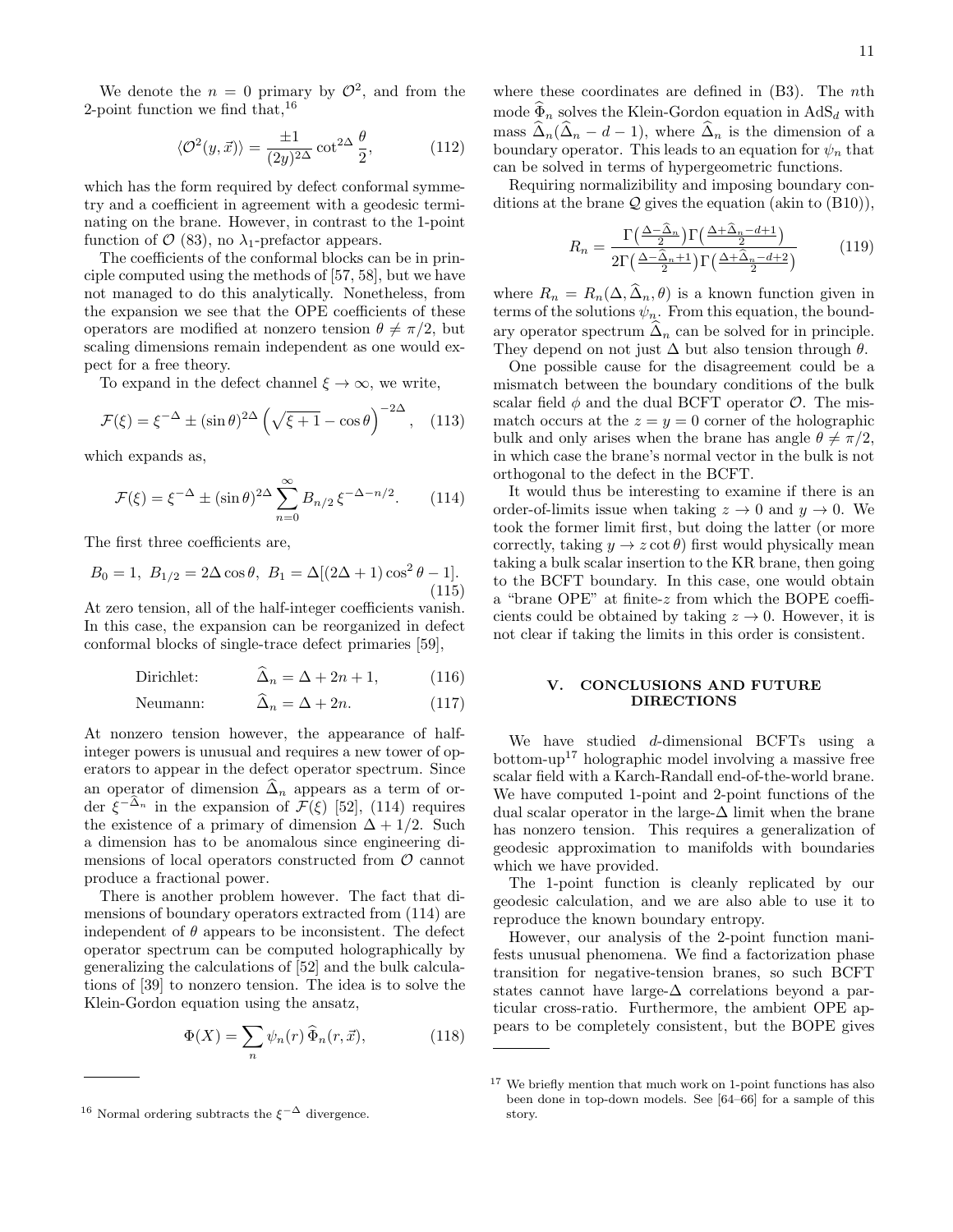rise to an anomalous tower of boundary operators with tension-independent scaling dimensions. This appears to be inconsistent with another holographic calculation of the boundary operator spectrum. We propose that the problem is related to the corner at  $z = y = 0$  which is not orthogonal for  $\theta \neq \pi/2$ . We leave the resolution of this issue and other possible questions about the influence of corners in AdS/BCFT to future work.

There are plenty of clear avenues along which to continue this work. We list some below:

- We study a very simple class of KR branes and thus only have a BCFT on half-space. It would be interesting to study other configurations (such as a configuration dual to a BCFT on a disk) or even a two-brane "wedge" setup [\[60](#page-17-52)[–62\]](#page-17-53).
- Our work is in Euclidean signature, so it would be interesting to recast everything in real time, particularly the 2-point function. As this work was being written-up, a real-time study of constraints on holographic BCFT from a bulk causal structure using reflecting null geodesics was performed [\[53\]](#page-17-45). We found agreement in the singularity structure, but future work could involve consolidating more of the results.
- We only consider empty, nonbackreacting AdS. One could ask how our methods apply to other solutions, e.g. black holes or backreacting geometries.
- One could interpret our results in terms of the localized gravitational theory on the brane coupled to the BCFT bath and use geodesic approximation to study correlations between bath radiation and corresponding entanglement islands. Along these lines, one could also study correlations in the context of braneworld cosmologies [\[63\]](#page-17-54).

#### ACKNOWLEDGMENTS

We thank Elena Cáceres, Mitsutoshi Fujita, Andreas Karch, Esko Keski-Vakkuri, Arnab Kundu, Wyatt Reeves, Moshe Rozali, Petar Simidzija, James Sully, Tadashi Takayanagi, Christopher Waddell, and David Wakeham for reviewing and commenting on the draft. We also thank Elena Cáceres, Niko Jokela, Andreas Karch, Esko Keski-Vakkuri, Arnab Kundu, Francesco Nitti, and Miika Sarkkinen for useful discussions during the completion of this work.

JK was supported by the Osk. Huttunen Foundation. SS was supported by NSF Grants PHY-1820712 and PHY-1914679.

### <span id="page-11-0"></span>Appendix A: Method of Images and Mean Field Theory

We can explicitly construct a tensionless KR braneworld with a scalar field as an orbifold theory. Specifically we quotient empty  $AdS_{d+1}$  with a scalar by some discrete subgroup of isometries  $\Gamma$  [\[67–](#page-18-2)[69\]](#page-18-3). Generically, if  $\Gamma$  has fixed points  $\mathcal{Q}_{\Gamma}$ , then these will comprise a defect in the quotient space. Tensionless KR branes occur when  $\mathcal{Q}_{\Gamma}$  is codimension-one to the bulk.<sup>[18](#page-11-1)</sup>

We can get propagators from a method of images. For bulk-to-boundary propagators in  $AdS_{d+1}/\Gamma$  [\[68\]](#page-18-4),<sup>[19](#page-11-2)</sup>

$$
\mathcal{K}_{\mathbb{H}/\Gamma}(X,\zeta') = \frac{1}{|\Gamma|} \sum_{\gamma \in \Gamma} \chi(\gamma) \Omega_{\gamma}(\zeta')^{\Delta} K_{\mathbb{H}}(X,\gamma\zeta'). \tag{A1}
$$

 $X = (z, y, \vec{x})$  is a point in Euclidean AdS<sub>d+1</sub> (≅  $\mathbb{H}^{d+1}$ ),  $\zeta' = (y', \vec{x}')$  is a boundary point,  $\chi$  is some 1-dimensional unitary representation of Γ,  $\Omega_{\gamma}$  is the Jacobian of the boundary's conformal transformation induced by  $\gamma$ , and  $K_{\mathbb{H}}$  is the empty  $AdS_{d+1}$  bulk-to-boundary propagator, i.e. the Poisson kernel [\[78,](#page-18-5) [79\]](#page-18-6),

$$
\mathcal{K}_{\mathbb{H}}(X,\zeta') = C_{\Delta} \left[ \frac{z}{z^2 + (y - y')^2 + |\vec{x} - \vec{x}'|^2} \right]^{\Delta}, \quad \text{(A2)}
$$

with normalization  $C_{\Delta} = \pi^{-d/2} \Gamma(\Delta) / \Gamma(\Delta - d/2)$ .

In the quotient space, the scalar field will generically have different sectors which are defined by how they transform under Γ. These correspond to different representations  $\chi$  which weight the image terms so that the propagator satisfies the appropriate boundary condition on Q. The sum above using a 1-dimensional unitary representation  $\chi$  accommodates an untwisted sector  $(\chi = 1)$ and twisted sectors  $(\chi \neq 1$  but  $|\chi| = 1)$ .

To actualize this discussion, take an orbifold by parity,

$$
\mathcal{P}: (z, y, \vec{x}) \to (z, -y, \vec{x}). \tag{A3}
$$

The resulting brane is a planar KR probe brane of the sort discussed in the main text  $(y = 0)$ . Such an isometry generates a  $\mathbb{Z}_2$  subgroup, so there exists an untwisted sector corresponding to Neumann boundary conditions on the scalar field and a  $\mathbb{Z}_2$ -twisted sector corresponding to Dirichlet boundary conditions.

This story about propagators carries into the boundary theory on half-space. We still have two sectors—an

<span id="page-11-1"></span><sup>18</sup> It is unclear if one can construct all tensionless KR branes this way. An argument in the affirmative would need to demonstrate that, for any  $AdS_d$  slice in  $AdS_{d+1}$  with  $K = 0$ , there exists an isometry fixing each point of the slice.

<span id="page-11-2"></span> $19$  The method of images is a general technique. [\[70\]](#page-18-7) uses it to write the bulk-to-boundary propagator in the BTZ black hole [\[71\]](#page-18-8). [\[72\]](#page-18-9) does so in a nonsingular multiboundary  $AdS<sub>3</sub>$  orbifold. [\[73](#page-18-10)[–77\]](#page-18-11) studies  $\mathbb{Z}_n$  orbifolds with conical defects.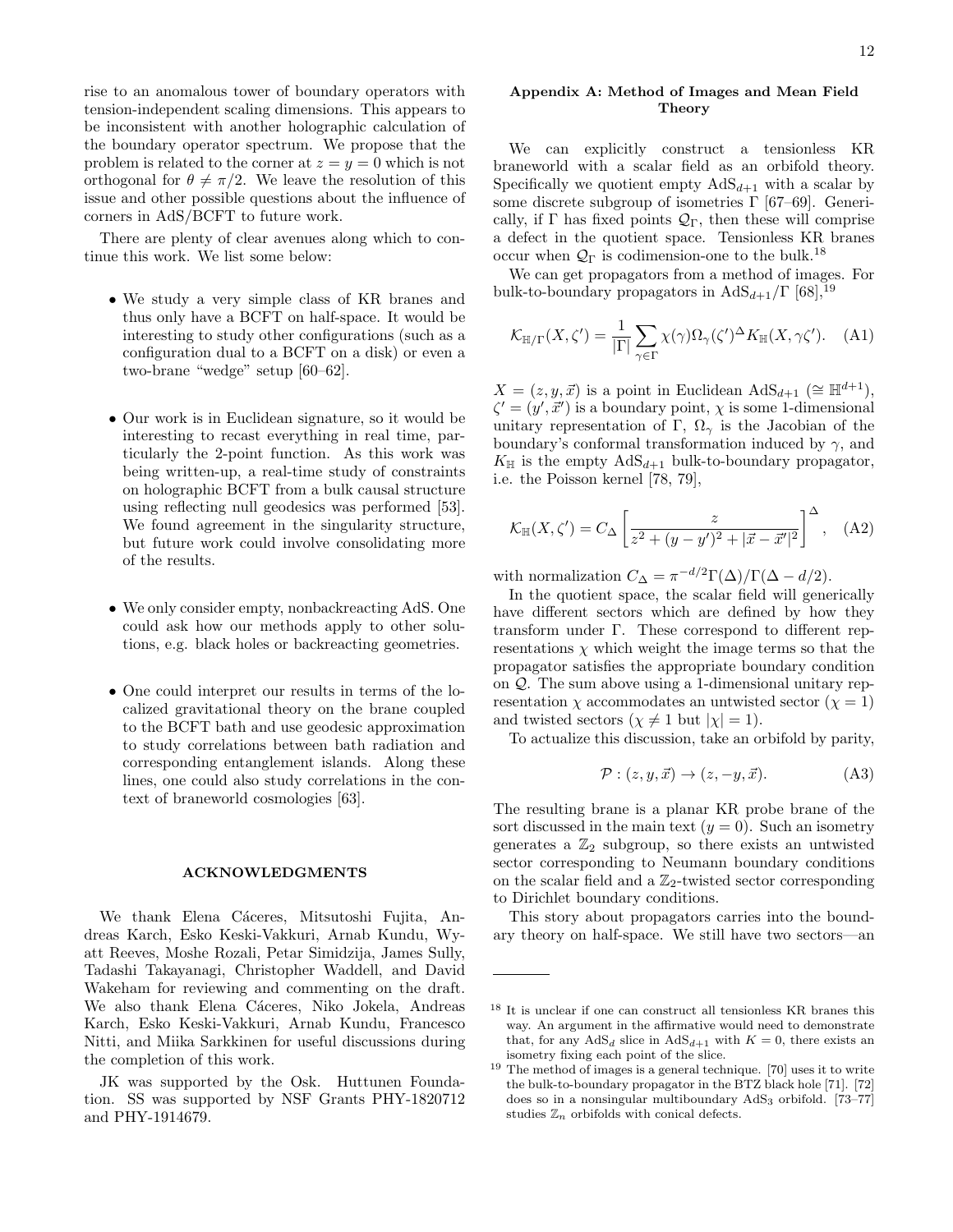untwisted (Neumann) sector and a  $\mathbb{Z}_2$ -twisted (Dirichlet) sector—in which the respective propagators are [\[24\]](#page-17-16),

$$
\langle \mathcal{O}(y_1, \vec{x}_1) \mathcal{O}(y_2, \vec{x}_2) \rangle \sim \frac{1}{[(y_2 - y_1)^2 + |\vec{x}_2 - \vec{x}_1|^2]^\Delta} + \frac{1}{[(y_2 + y_1)^2 + |\vec{x}_2 - \vec{x}_1|^2]^\Delta},
$$
\n(A4)  
\n
$$
\langle \mathcal{O}(y_1, \vec{x}_1) \mathcal{O}(y_2, \vec{x}_2) \rangle \sim \frac{1}{[(y_2 - y_1)^2 + |\vec{x}_2 - \vec{x}_1|^2]^\Delta} - \frac{1}{[(y_2 + y_1)^2 + |\vec{x}_2 - \vec{x}_1|^2]^\Delta}.
$$
\n(A5)

That being said, we also comment that the above boundary propagators are those of a mean field theory [\[39\]](#page-17-31). This becomes evident when we write [\(A4\)](#page-12-2) and [\(A5\)](#page-12-3) in terms of the cross-ratio [\(15\)](#page-2-11),

$$
\langle \mathcal{O}(y_1, \vec{x}_1) \mathcal{O}(y_2, \vec{x}_2) \rangle \sim \frac{1}{(4y_1y_2)^{\Delta}} \left[ \xi^{-\Delta} \pm (\xi + 1)^{-\Delta} \right],
$$
\n(A6)

At this point, note that the method of images appears to be rather robust. Not only do we not make any assumptions about the order of  $\Delta$ , but we may consider other quotients which provide more nontrivial shapes for the boundary. For instance, we may consider another  $\mathbb{Z}_2$ isometry in the bulk: parity composed with inversion,

$$
\mathcal{PI}_a: (z, y, \vec{x}) \to \frac{a^2}{z^2 + y^2 + |\vec{x}|^2} (z, y, \vec{x}). \tag{A7}
$$

Rather than a plane, we have a brane which is a hemisphere. The dual BCFT state thus has as its boundary a  $(d-1)$ -sphere of radius a.

However, digging deeper reveals the limitations to this approach. In the bulk, the extrinsic curvature of even the hemispherical brane is still 0—the brane is a tensionless probe brane. Additionally, there exists a conformal transformation between the disk and half-plane (Figure [7\)](#page-12-4), so studying the BCFT state on one geometry is equivalent to studying the related state on the other geometry.

This suggests the method of images is only good for tensionless branes, which we argue more generally. Let  $\mathcal M$  be a smooth manifold with a  $\mathbb Z_2$  isometry whose fixed points form a codimension-1 submanifold  $Q$ . Near  $Q$ , we write the metric of  $M$  in Gaussian normal coordinates,

$$
g_{ab}dX^{a}dX^{b} = d\rho^{2} + g_{\mu\nu}(\rho, \hat{x}) d\hat{x}^{\mu}d\hat{x}^{\nu}, \qquad (A8)
$$

where  $X^a = (\rho, \hat{x}^{\mu})$  are coordinates on M and  $\hat{x}^{\mu}$  are coordinates on  $Q$ . On the former coordinates, a general  $\mathbb{Z}_2$ action is written as (suppressing indices for convenience),

<span id="page-12-5"></span>
$$
(\rho, \hat{x}) \mapsto A(\rho, \hat{x}), \quad A^2 = \mathbf{1}.\tag{A9}
$$

The surface  $\mathcal Q$  is located at  $\rho = 0$  with its induced metric and extrinsic curvature given by,

$$
h_{\mu\nu}(\hat{x}) = g_{\mu\nu}(0, \hat{x}), \quad K_{\mu\nu} = \frac{1}{2} \partial_{\rho} g_{\mu\nu} \bigg|_{\rho=0}.
$$
 (A10)



<span id="page-12-4"></span><span id="page-12-2"></span>FIG. 7. A visual representation of the conformal transformation mapping half-space to the unit disk (which can then be rescaled). The boundary at  $y_h = 0$  is mapped to the boundary at  $|\vec{x}_d|^2 + y_d^2 = 1$ .

<span id="page-12-3"></span>Taylor expanding  $g_{\mu\nu}$  around  $\rho = 0$  gives,

<span id="page-12-6"></span>
$$
g_{\mu\nu}(\rho, \hat{x}) = h_{\mu\nu}(\hat{x}) + 2K_{\mu\nu}(\hat{x})\,\rho + \mathcal{O}(\rho^2), \quad (A11)
$$

which generalizes to any coordinate system of Q.

The  $\mathbb{Z}_2$  action [\(A9\)](#page-12-5) has to keep each point  $(0, \hat{x})$  fixed. Thus near  $\rho = 0$ , all such actions are reflections,

<span id="page-12-7"></span>
$$
A(\rho, \hat{x}) = (-\rho + \mathcal{O}(\rho^2), \hat{x} + \mathcal{O}(\rho)), \tag{A12}
$$

and higher-order corrections in  $\rho$  do not contribute at linear order in [\(A11\)](#page-12-6).

An action [\(A12\)](#page-12-7) is an isometry if and only if the linear term in [\(A11\)](#page-12-6) vanishes, since we must have,

$$
g_{\mu\nu}\left(A(\rho,\hat{x})\right) = g_{\mu\nu}(\rho,\hat{x}).\tag{A13}
$$

Thus for isometries,  $K_{\mu\nu} = 0$  at each point on  $\mathcal{Q}$ . From [\(4\)](#page-1-10),  $Q$  thus has constant and vanishing tension  $T = 0$ .

In summary, although the orbifolds of  $AdS_{d+1}$  gravity coupled to a scalar are a limited class of theories, we can obtain a mean field theory in this way.

#### <span id="page-12-0"></span>Appendix B: ∆-Exact 1-Point Functions in AdS/BCFT

The starting point of computing the 1-point functions, regardless of the scalar field's coupling to the brane, is to solve [\(10\)](#page-1-11) for the background field  $\phi_B$  to compute  $f_B$  in [\(22\)](#page-2-8). Here we do so for a quadratic brane potential,

$$
V(\Phi) = \lambda_1 \Phi + \frac{1}{2} \lambda_2 \Phi^2,
$$
 (B1)

and the corresponding boundary condition on  $\phi_B$ ,

$$
(z\sin\theta\,\partial_y - z\cos\theta\,\partial_z + \lambda_2)\,\phi_B|_{\mathcal{Q}} = -\lambda_1. \tag{B2}
$$

We define the coordinates,

<span id="page-12-1"></span>
$$
r = \frac{y}{z}, \quad w = \sqrt{y^2 + z^2},
$$
 (B3)

for which the metric [\(5\)](#page-1-8) takes the form,

$$
ds^{2} = \frac{dr^{2}}{1+r^{2}} + \frac{1+r^{2}}{w^{2}}(dw^{2} + d\vec{x}^{2}).
$$
 (B4)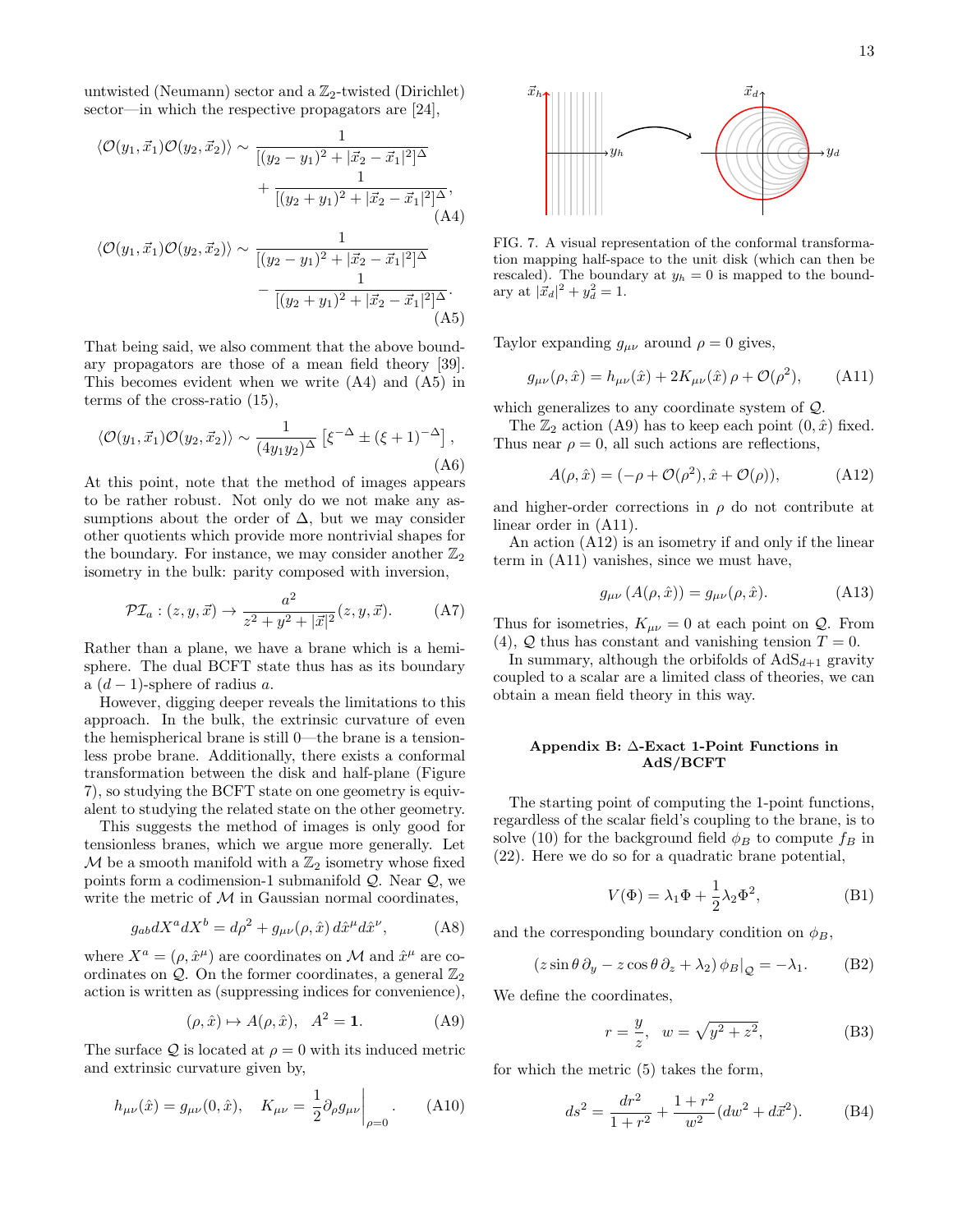This is Euclidean  $AdS_{d+1}$  in hyperbolic slicing; the slices are written in lower-dimensional Poincaré coordinates. Now the planar KR brane [\(6\)](#page-1-0) is located at  $r = \cot \theta$  and the y > 0 half of the conformal boundary is at  $r \to \infty$ .

In these coordinates, the equation of motion for the scalar field  $\Phi$  takes the form,

$$
0 = (1+r^2)\partial_r^2 \Phi + (d+1)r\partial_r \Phi
$$
  
+ 
$$
\frac{w^2 \partial_w^2 \Phi - (d-2)w \partial_w \Phi + w^2 \partial_{\tilde{x}}^2 \Phi}{1+r^2} - \Delta(\Delta - d)\Phi.
$$
 (B5)

For the ansatz  $\Phi(z, y, \vec{x}) = \phi_B(r)$ , this simplifies to,

$$
(1+r^2)\phi''_B + (d+1)r\phi'_B - \Delta(\Delta - d)\phi_B = 0, \quad (B6)
$$

which has the general solution,

<span id="page-13-1"></span>
$$
\phi_B(r) = C_1 \phi_1(r) + C_2 \phi_2(r), \tag{B7}
$$

where  $C_{1,2}$  are constants and,

$$
\phi_1(r) = r_2 F_1\left(\frac{\Delta + 1}{2}, \frac{d - \Delta + 1}{2}; \frac{3}{2}; -r^2\right), \quad \text{(B8)}
$$

$$
\phi_2(r) = {}_2F_1\left(\frac{\Delta}{2}, \frac{d-\Delta}{2}; \frac{1}{2}; -r^2\right).
$$
 (B9)

Recall that the background field is normalizable [\(22\)](#page-2-8), so  $\phi_B(r) \sim r^{-\Delta}$  as  $r \to \infty$ . This fixes the (negative) ratio of the coefficients as,

<span id="page-13-0"></span>
$$
R = -\frac{C_2}{C_1} = \frac{\Gamma\left(\frac{\Delta}{2}\right)\Gamma\left(\frac{\Delta - d + 1}{2}\right)}{2\Gamma\left(\frac{\Delta + 1}{2}\right)\Gamma\left(\frac{\Delta - d + 2}{2}\right)}.\tag{B10}
$$

Additionally the modified Robin boundary condition at the brane is now,

$$
[\csc \theta \, \partial_r + \lambda_2] \, \phi_B(r)|_{r = \cot \theta} = -\lambda_1,\tag{B11}
$$

which for [\(B7\)](#page-13-1) becomes,

$$
F_1(\theta) - RF_2(\theta) + \lambda_2 [G_1(\theta) - RG_2(\theta)] = -\frac{\lambda_1}{C_1}, \quad (B12)
$$

where we have defined the functions,

$$
F_1(\theta) = \csc \theta \, {}_2F_1\left(\frac{\Delta+1}{2}, \frac{d-\Delta+1}{2}; \frac{1}{2}; -\cot^2 \theta\right),\tag{B13}
$$

$$
F_2(\theta) = \csc \theta \cot \theta \, \Delta(\Delta - d)
$$
  
 
$$
\times {}_2F_1\left(\frac{\Delta + 2}{2}, \frac{d - \Delta + 2}{2}; \frac{3}{2}; -\cot^2 \theta\right),
$$
  
(B14)

$$
G_1(\theta) = \cot \theta \, {}_2F_1\left(\frac{\Delta+1}{2}, \frac{d-\Delta+1}{2}; \frac{3}{2}; -\cot^2 \theta\right),\tag{B15}
$$

$$
G_2(\theta) = {}_2F_1\left(\frac{\Delta}{2}, \frac{d-\Delta}{2}; \frac{1}{2}; -\cot^2\theta\right). \tag{B16}
$$

From the Robin boundary condition, we find that,

$$
C_1(\theta) = \frac{-\lambda_1}{F_1(\theta) - RF_2(\theta) + \lambda_2[G_1(\theta) - RG_2(\theta)]}.
$$
 (B17)

And in Poincaré coordinates, asymptotically we get,

$$
\phi_B(z, y) = z^{\Delta} f_B(y) + \cdots, \quad z \to 0,
$$
 (B18)

where using Euler's reflection formula yields,

$$
f_B(y) = -\frac{\Gamma\left(\frac{\Delta}{2}\right)\Gamma\left(\frac{\Delta-d+1}{2}\right)}{2\sqrt{\pi}\Gamma\left(\frac{2\Delta-d+2}{2}\right)} \frac{C_1(\theta)}{y^{\Delta}}.\tag{B19}
$$

The 1-point function is,

$$
\langle \mathcal{O}(y,\vec{x}) \rangle = \Delta f_B(y) = \frac{a_{\mathcal{O}}(\theta)}{(2y)^{\Delta}},
$$
 (B20)

so the coefficient in [\(14\)](#page-1-6) is,

<span id="page-13-3"></span>
$$
a_{\mathcal{O}}(\theta) = -C_1(\theta) \frac{2^{\Delta} \Gamma\left(\frac{\Delta+2}{2}\right) \Gamma\left(\frac{\Delta-d+1}{2}\right)}{\sqrt{\pi} \Gamma\left(\frac{2\Delta-d+2}{2}\right)}.
$$
 (B21)

When taking  $\lambda_2 = 0$ , our result differs from the 1-point function of [\[17\]](#page-17-10); their tension-dependent coefficient is,

$$
a_{\mathcal{O}}^*(\theta) \sim \frac{1}{F_1(\theta)},\tag{B22}
$$

i.e. no  $F_2(\theta)$ , which happens in our analysis if  $R = 0$ . For large  $\Delta$ , we then have (omitting  $\theta$ -independent factors),

$$
\langle \mathcal{O} \rangle \sim \frac{1}{\tan^{\Delta} \left( \frac{\theta}{2} \right) + \cot^{\Delta} \left( \frac{\theta}{2} \right)}.
$$
 (B23)

This behavior is inconsistent with geodesic approximation, hence the need for a nonzero R.

## 1. Tensionless Brane

At zero tension  $\theta = \pi/2$ , our result matches the literature. Specifically, we have,

$$
F_1\left(\frac{\pi}{2}\right) = G_2\left(\frac{\pi}{2}\right) = 1, F_2\left(\frac{\pi}{2}\right) = G_1\left(\frac{\pi}{2}\right) = 0, \quad \text{(B24)}
$$
\n
$$
\implies C_1\left(\frac{\pi}{2}\right) = -\frac{\lambda_1}{1 - \lambda_2 R}.
$$
\n(B25)

The  $\lambda_2$  coupling allows us to interpolate between modified Neumann ( $\lambda_2 = 0$ ) and Dirichlet ( $\lambda_2 = \infty$ ) boundary conditions. For the tensionless case at these limits,

<span id="page-13-2"></span>
$$
a_{\mathcal{O}}\left(\frac{\pi}{2}\right) = \begin{cases} \lambda_1 \frac{2^{\Delta}\Gamma\left(\frac{\Delta+2}{2}\right)\Gamma\left(\frac{\Delta-d+1}{2}\right)}{\sqrt{\pi}\Gamma\left(\frac{2\Delta-d+2}{2}\right)}, & \text{modified N,} \\ 0, & \text{D.} \end{cases}
$$
\n(B26)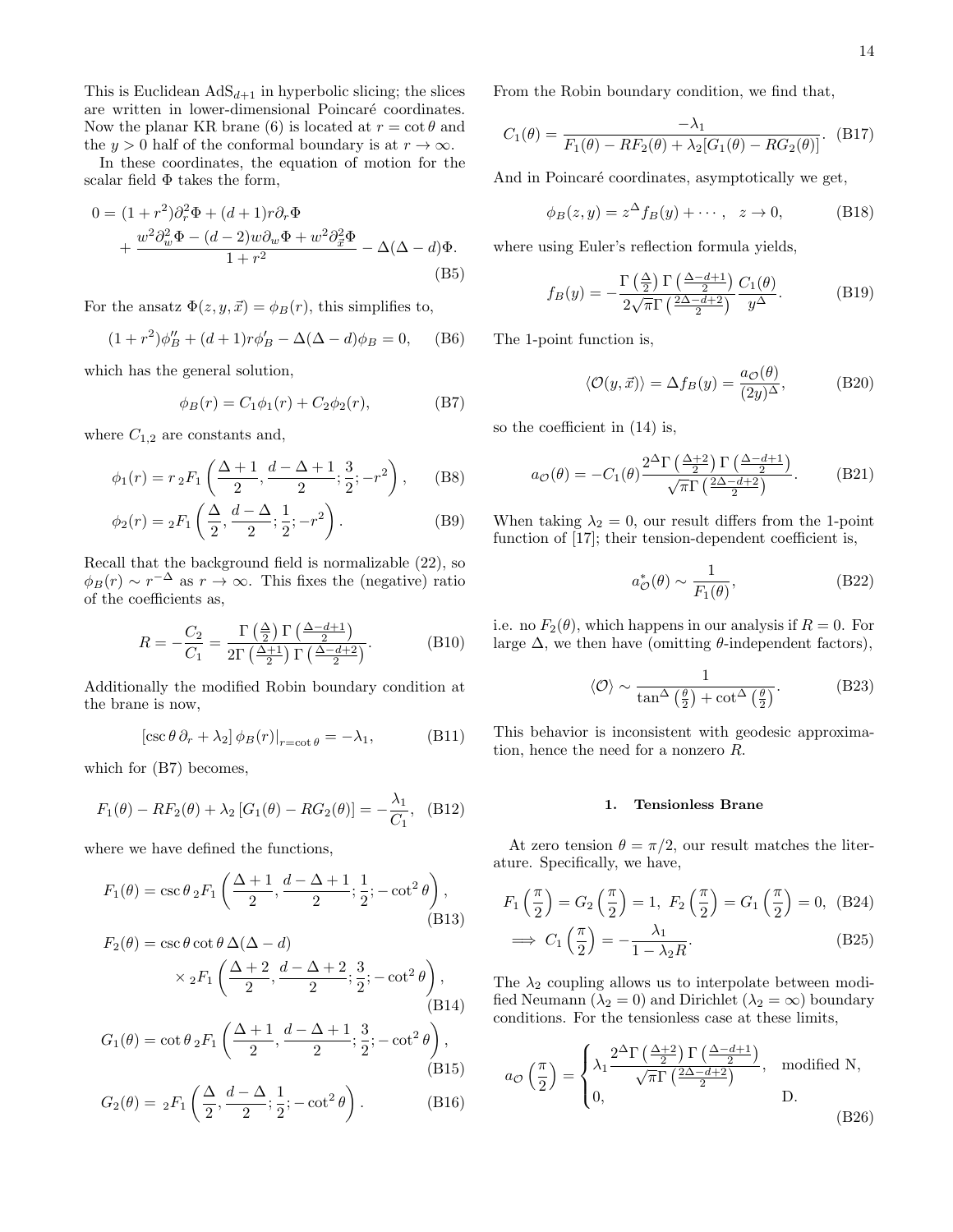The tensionless  $\lambda_2 = 0$  expression can also be computed from a method of images. Take the Neumann bulk-toboundary propagator,

$$
\mathcal{K}(z, y_1, \vec{x}_1; y_2, \vec{x}_2)
$$
\n
$$
= \frac{\Gamma(\Delta)}{\pi^{d/2} \Gamma(\frac{2\Delta - d}{2})} \left[ \left( \frac{z}{z^2 + (y_1 - y_2)^2 + |\vec{x}_1 - \vec{x}_2|^2} \right)^{\Delta} + \left( \frac{z}{z^2 + (y_1 + y_2)^2 + |\vec{x}_1 - \vec{x}_2|^2} \right)^{\Delta} \right],
$$
\n(B27)

and use  $(36)$ ,

<span id="page-14-1"></span>
$$
\langle \mathcal{O}(y,\vec{x}) \rangle = \frac{\lambda_1 \Delta}{2\Delta - d} \int_{\mathbb{R}^{d-1}} d^{d-1} \vec{x}_b \int_0^\infty \frac{dz_b}{z_b^d} \mathcal{K}(z_b, 0, \vec{x}_b; y, \vec{x}).
$$
\n(B28)

Using the integral [\[80\]](#page-18-12),

$$
\int_{\mathbb{R}^{d-1}} d^{d-1} \vec{x}_b \int_0^\infty \frac{dz_b}{z_b^d} \left( \frac{z_b}{z_b^2 + y^2 + |\vec{x}_b - \vec{x}|^2} \right)^\Delta
$$
\n
$$
= \frac{\pi^{(d-1)/2} \Gamma\left(\frac{\Delta}{2}\right) \Gamma\left(\frac{\Delta - d + 1}{2}\right)}{2\Gamma(\Delta)} \frac{1}{y^\Delta},
$$
\n(B29)

the Neumann result [\(B26\)](#page-13-2) is reproduced.

In [\[37\]](#page-17-29), the 1-point function was also computed using [\(B28\)](#page-14-1) for  $d = 4$ , but without both the overall normalization and the factor of two coming from the image term in the Neumann propagator. These factors are important to match with the alternative calculation [\(B26\)](#page-13-2).

### 2. Large-∆ asymptotics

From the expansion presented in [\[81\]](#page-18-13), as  $\Delta \to \infty$ ,

$$
{}_{2}F_{1}\left(a+\frac{\Delta}{2},b-\frac{\Delta}{2};\frac{1}{2};\frac{1-z}{2}\right) \sim \frac{1}{2}\left(e^{\Delta\zeta/2}+e^{-\Delta\zeta/2}\right), \quad (B30)
$$

$$
\sqrt{\frac{z-1}{2}}{}_{2}F_{1}\left(a+\frac{\Delta}{2},b-\frac{\Delta}{2};\frac{3}{2};\frac{1-z}{2}\right)
$$

$$
\sqrt{-2^{-2} \Gamma_1 \left( \frac{a + 2}{2}, 0 - \frac{1}{2}; \frac{1}{2}; -\frac{1}{2} \right)}
$$

$$
\sim \frac{1}{2\Delta} \left( e^{\Delta\zeta/2} - e^{-\Delta\zeta/2} \right), \quad \text{(B31)}
$$

where  $\zeta = \cosh^{-1} z$ . We set  $(z-1)/2 = \cot^2 \theta$  so that,

$$
\zeta = \begin{cases} 2\log \cot \frac{\theta}{2}, & 0 < \theta \le \frac{\pi}{2}, \\ 2\log \tan \frac{\theta}{2}, & \frac{\pi}{2} < \theta < \pi. \end{cases}
$$
 (B32)



<span id="page-14-3"></span>FIG. 8. Log plot comparing the exact coefficient  $a\mathcal{O}(\theta)$  of the 1-point function [\(B21\)](#page-13-3) (computed numerically as dots) to the asymptotic limit [\(B36\)](#page-14-2) (plotted as lines) at various  $\Delta$ , setting  $d = 3, \lambda_1 = 1$ , and  $\lambda_2 = 2$ . The asymptotic expression fails for  $\Delta \sim d$  (particularly for  $\theta > \pi/2$ ), but the error rapidly decreases as  $\Delta$  increases.

Hence for the hypergeometric functions appearing in the 1-point function, we get,

$$
F_1(\theta) \sim G_2(\theta) \sim \frac{1}{2} \left( \cot^{\Delta} \frac{\theta}{2} + \tan^{\Delta} \frac{\theta}{2} \right),
$$
 (B33)

$$
F_2(\theta) \sim \frac{\Delta}{2} \left( \cot^{\Delta} \frac{\theta}{2} - \tan^{\Delta} \frac{\theta}{2} \right),
$$
 (B34)

$$
G_1(\theta) \sim \frac{1}{2\Delta} \left( \cot^{\Delta} \frac{\theta}{2} - \tan^{\Delta} \frac{\theta}{2} \right). \quad (B35)
$$

The ratio [\(B10\)](#page-13-0) goes as  $R \sim 1/\Delta$ , so we get,

<span id="page-14-2"></span>
$$
a_{\mathcal{O}}(\theta) \sim \lambda_1 \cot^{\Delta} \frac{\theta}{2}, \quad \Delta \to \infty,
$$
 (B36)

where the dependence on  $\lambda_2$  completely disappears at leading order in  $\Delta \to \infty$ . This term is plotted against the exact  $a_{\mathcal{O}}(\theta)$  in Figure [8](#page-14-3) with good agreement—the error is high for  $\Delta \sim d$  but decreases as  $\Delta$  increases.

#### <span id="page-14-0"></span>Appendix C: Proof of the Law of Reflection

In this Appendix, we solve the extremization conditions [\(48\)](#page-4-0) imposed on Synge's world function for a reflecting geodesic. We find that the conditions impose a standard law of reflection at each reflection point.

#### 1. Extremization over  $p_k$

Recalling the notation of Section [II C,](#page-3-12) Synge's world function for a reflecting geodesic is,

<span id="page-14-4"></span>
$$
\sigma_n(X, X') = \sum_{k=0}^n \frac{\sigma(X_k, X_{k+1})}{p_{k+1} - p_k}.
$$
 (C1)

 $\sigma(X_k, X_{k+1})$  is Synge's world function for a segment.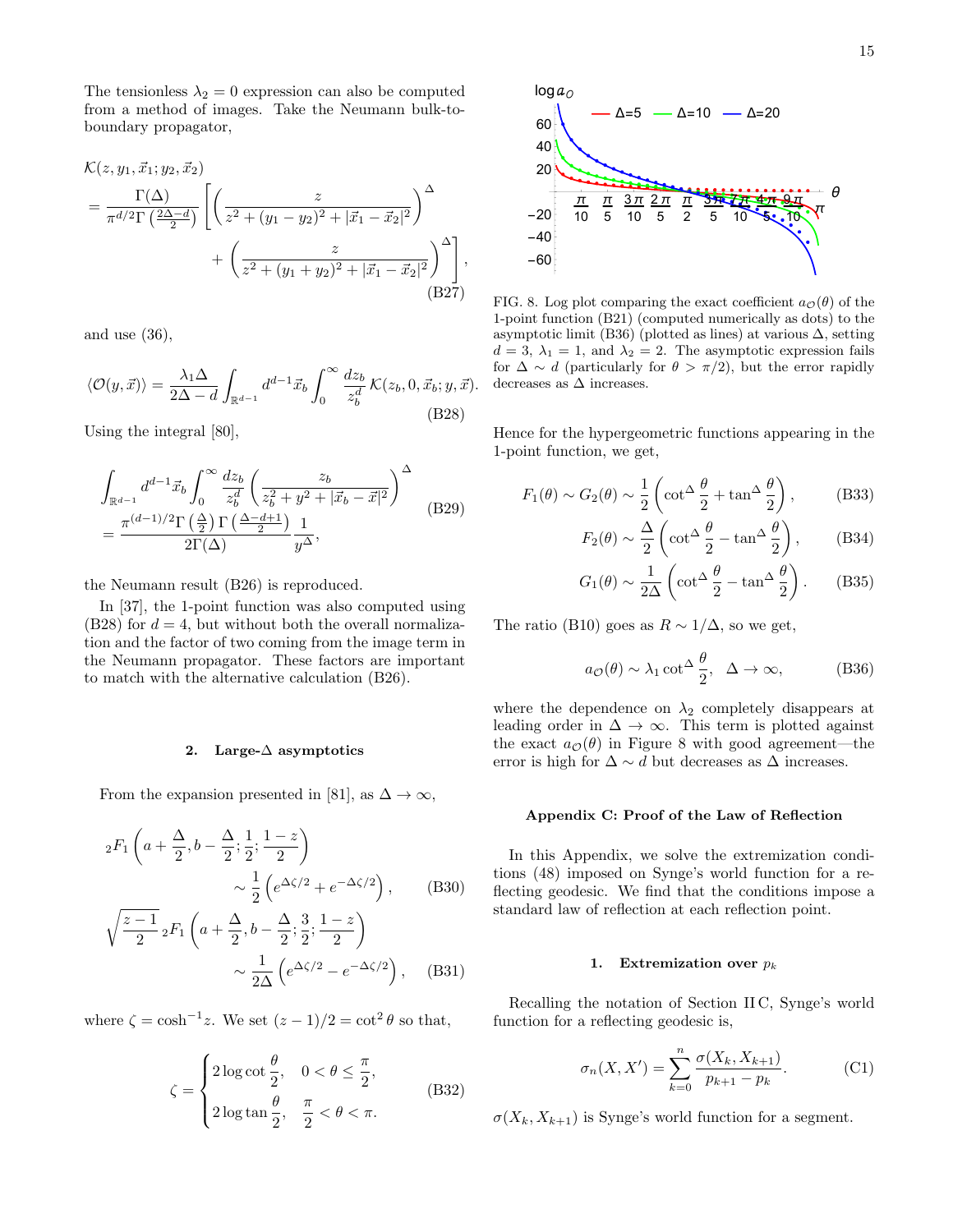The conditions,

$$
\frac{\partial \sigma_n}{\partial p_k} = 0 \quad (k = 1, ..., n), \tag{C2}
$$

are equivalent to,

<span id="page-15-1"></span>
$$
\frac{p_{k+1} - p_k}{p_k - p_{k-1}} = \frac{L(X_k, X_{k+1})}{L(X_{k-1}, X_k)} \quad (k = 1, ..., n), \tag{C3}
$$

with the length of a geodesic segment defined as,  $20$ 

$$
L(X_k, X_{k+1}) = \sqrt{2\sigma(X_k, X_{k+1})}
$$
  
= 
$$
\int_0^1 ds \sqrt{g_{\mu\nu} \dot{\gamma}^{\mu}_{n,k} \dot{\gamma}^{\nu}_{n,k}}.
$$
 (C4)

One can check that [\(C3\)](#page-15-1) are solved by,

$$
p_k = \frac{\sum_{i=1}^k L(X_{i-1}, X_i)}{\sum_{i=0}^n L(X_i, X_{i+1})} \quad (k = 1, ..., n). \tag{C5}
$$

Substituting into [\(C1\)](#page-14-4) yields,

<span id="page-15-2"></span>
$$
\sqrt{2\sigma_n(X, X')} = \sum_{k=0}^n L(X_k, X_{k+1}) = L_n(X, X'), \quad \text{(C6)}
$$

where  $L_n(X, X')$  is the total length of the geodesic  $\gamma_n$ with *n* reflections.

#### 2. Extremization over  $\hat{x}_k$

Extremizing over  $p_k$  first, [\(C6\)](#page-15-2) implies that,

<span id="page-15-4"></span>
$$
\frac{\partial \sigma_n}{\partial \hat{x}_k^{\mu}} = 0 \iff \frac{\partial L_n}{\partial \hat{x}_k^{\mu}} = 0.
$$
 (C7)

Defining  $L[\gamma_{n,k}]$  as the length functional of  $\gamma_{n,k}$ , we have,

<span id="page-15-3"></span>
$$
\frac{\partial L_n}{\partial \hat{x}_k^{\mu}} = \frac{\partial L[\gamma_{n,k}]}{\partial \hat{x}_k^{\mu}} + \frac{\partial L[\gamma_{n,k-1}]}{\partial \hat{x}_k^{\mu}}.
$$
 (C8)

with the endpoints of  $\gamma_{n,k}$  being,

$$
\gamma_{n,k}(0) = X_k, \quad \gamma_{n,k}(1) = X_{k+1}.
$$
 (C9)

By the geodesic equation for each geodesic segment  $\gamma_{n,k}$ , the variation of  $L[\gamma_{n,k}]$  is a pure boundary term,

$$
\delta L[\gamma_{n,k}] = u_k^a(1) \,\delta(X_{k+1})_a - u_k^a(0) \,\delta(X_k)_a,\qquad \text{(C10)}
$$

where,

$$
u_k^a(s) = \frac{\dot{\gamma}_{n,k}^a(s)}{\sqrt{g_{ab}\dot{\gamma}_{n,k}^a \dot{\gamma}_{n,k}^b}}.
$$
 (C11)



FIG. 9. A cartoon of reflection at a point  $X_k(\hat{x}_k)$ . The oriented tangent vectors  $u_k^a(0)$  and  $-u_{k-1}^a(1)$  are decomposed into  $t^a$  and  $n^a$  components, upon which extremization yields  $\psi_{k-1} = \psi_k.$ 

is the the unit tangent vector of  $\gamma_{n,k}$ .

The reflections points are  $X_k = X_k(\hat{x}_k) \in \mathcal{Q}$ , so that for the incoming segment,

$$
\frac{\partial L[\gamma_{n,k-1}]}{\partial \hat{x}_k^{\mu}} = u_{k-1}^a(1) M_{a\mu}(\hat{x}_k), \quad (C12)
$$

where,

$$
M^{a}_{\ \mu}(\hat{x}_{k}) = \frac{\partial X^{a}_{k}}{\partial \hat{x}^{\mu}_{k}}.
$$
 (C13)

Similarly for the outgoing segment:

$$
\frac{\partial L[\gamma_{n,k}]}{\partial \hat{x}_k^{\mu}} = -u_k^a(0) M_{a\mu}(\hat{x}_k).
$$
 (C14)

Using  $(C8)$ , the extremization condition  $(C7)$  is thus equivalent to,

<span id="page-15-5"></span>
$$
\[u_{k-1}^a(1) - u_k^a(0)\] M_{a\mu}(\hat{x}_k) = 0 \tag{C15}
$$

where  $u_{k-1}^a(1)$  is the unit tangent vector of the incoming geodesic segment and  $u_k^a(0)$  is that of the outgoing segment, both at the reflection point.

Let  $t^a$  and  $n^a$  be the unit tangent and normal vectors of Q respectively. By definition, the pullback of the normal vector  $n^a$  to  $Q$  vanishes,

$$
M_{a\mu}n^a = 0.\t\t(C16)
$$

Thus by decomposing,

$$
-u_{k-1}^{a}(1) = -\sin\psi_{k-1}t^{a} + \cos\psi_{k-1}n^{a}, \qquad (C17)
$$

$$
u_k^a(0) = \sin \psi_k t^a + \cos \psi_k n^a, \qquad (C18)
$$

where  $\psi_{k-1}$  is the angle between  $-u_{k-1}^a(1)$  and  $n^a$  while  $\psi_k$  is the angle between  $u_k^a(0)$  and  $n^{\tilde{a}}$ , [\(C15\)](#page-15-5) becomes,

$$
\sin \psi_{k-1} - \sin \psi_k = 0 \implies \psi_{k-1} = \psi_k, \qquad \text{(C19)}
$$

which is the law of reflection.

<span id="page-15-0"></span> $^{20}$  Note that the square root can be moved under the integral in  $\sigma$ because the integrand is a constant.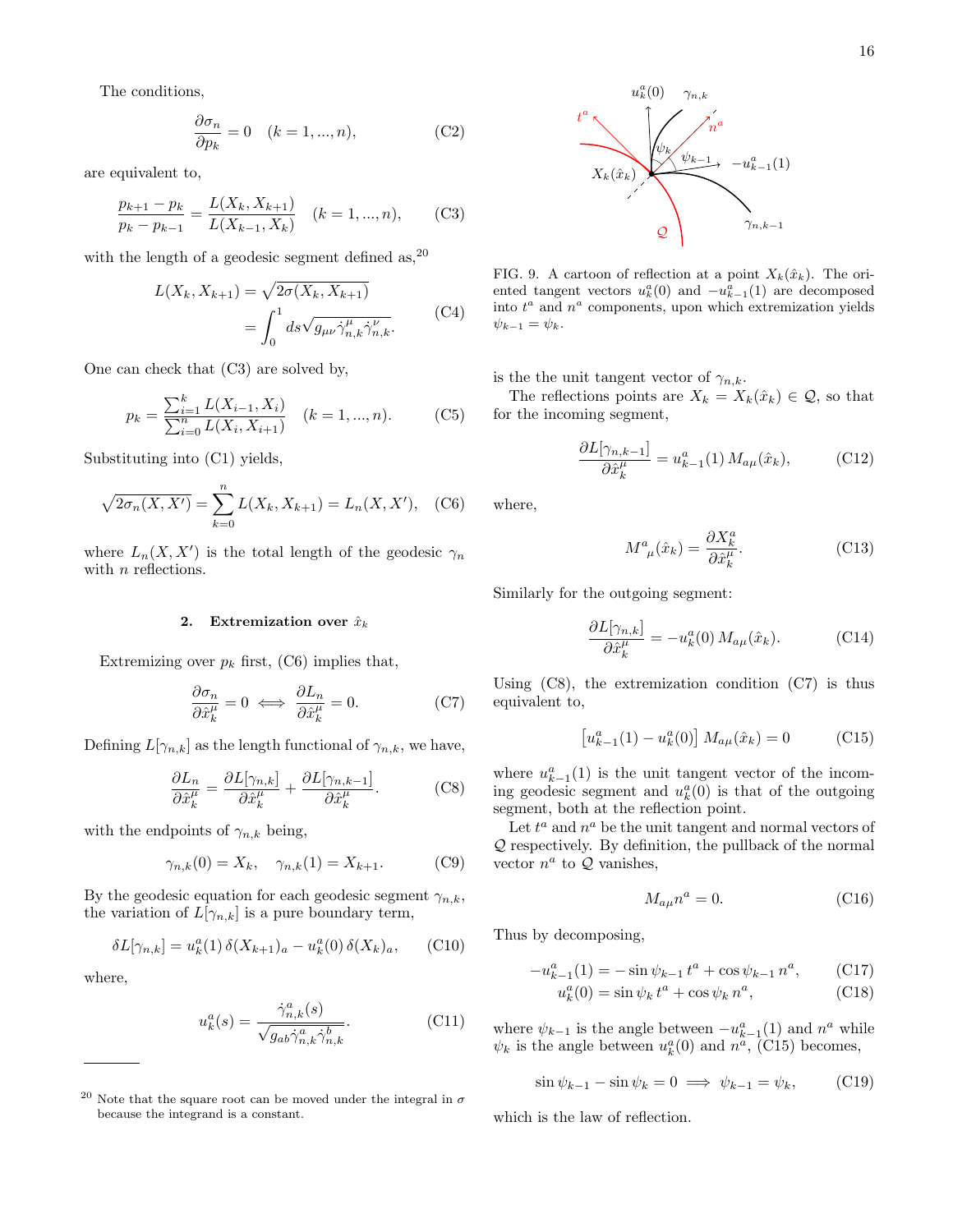

<span id="page-16-3"></span>FIG. 10. Boundary-to-brane and brane-to-brane geodesics shown with their characteristic angles and endpoints. These examples are on a particular  $\vec{x}$  slice.



<span id="page-16-4"></span>FIG. 11. A piecewise trajectory consisting of a boundary-tobrane geodesic and a brane-to-brane geodesic connected at  $z_b = z_{1b}$ . Also shown are each piece's angle with respect to the normal. The above picture only makes sense if  $\psi_b > \pi/2$ , while a piecewise trajectory with  $z_b = z_{2b}$  only makes sense if  $\psi_b < \pi/2$ .

### <span id="page-16-2"></span>Appendix D: No-Go for  $n > 1$  Reflections in AdS

In Section [II C,](#page-3-12) we discuss an ansatz for the bulk-tobulk propagator between insertion points  $X$  and  $X'$  and in the presence of a boundary  $Q$  in which we sum over geodesics obeying the law of reflection. However, this is a formal ansatz—the sum as presented is over any even integer number of reflections by geodesic segments regardless of whether such trajectories exist.

Here, we demonstrate that for a planar KR brane in  $AdS_{d+1}$ —the geometry used throughout this paper taking at least one of the insertion points to the conformal boundary disallows more than one reflection. For simplicity, we restrict our attention to a fixed- $\vec{x}$  slice. As our analysis in the main paper also starts on a single  $\vec{x}$  slice, the arguments of this appendix are sufficient to prevent geodesics with more than one reflection.

We first introduce brane-to-brane geodesics semicircles connecting two insertion points along the brane. Such arcs on a particular  $\vec{x}$  slice can be determined by fixing the depths of their two endpoints:  $z_{1b}$ for the point closer to the boundary and  $z_{2b}$  for the point further from the boundary. This, in addition to a boundary-to-brane geodesic from a boundary point  $y_i$  to the brane at a depth  $z<sub>b</sub>$ , are shown in Figure [10.](#page-16-3)

If we have  $n > 1$  reflections, a brane-to-brane geodesic must be involved. However, these trajectories cannot exist if  $\theta \leq \pi/2$ —that is for zero and negative tensions because there is no way to draw a brane-to-brane semicircle centered on the conformal boundary in such cases. Immediately, this rules out  $n > 1$  reflections for  $\theta \leq \pi/2$ .

The argument for positive tensions  $(\theta > \pi/2)$  however relies on the angles that these trajectories make with the brane, also depicted in Figure [10.](#page-16-3) Starting with the boundary-to-brane geodesic, for a particular insertion point  $y_i$  we can parameterize the different possible trajectories by the angle  $\psi_b$  made with the brane, instead of by the depth  $z<sub>b</sub>$ . This angle monotonically increases with  $z<sub>b</sub>$ , ultimately falling within a calculable range,

<span id="page-16-5"></span>
$$
\theta - \frac{\pi}{2} \le \psi_b < \frac{3\pi}{2} - \theta. \tag{D1}
$$

A similar statement holds for the brane-to-brane geodesics—we can parameterize them in terms of the pairs of angles made between the brane and their endpoints. For the  $z_{ib}$  endpoint  $(i = 1, 2)$ , this angle is denoted as  $\psi_{ib}$ . However, these angles can be instead written in terms of the dimensionless parameter  $\chi_b = z_{2b}/z_{1b} > 1$ . Doing so reveals the constraint,

<span id="page-16-6"></span>
$$
\frac{3\pi}{2} - \theta < \psi_{1b} = \psi_{2b} < \pi. \tag{D2}
$$

We now present an argument by contradiction. Suppose that we do have a geodesic trajectory starting at a boundary point and with  $n > 1$  reflections. Then there must exist a boundary-to-brane arc connected to a brane-tobrane arc with the law of reflection satisfied—the former may connect to the latter at either  $z_{1b}$  (closer to the boundary) or  $z_{2b}$  (further from the boundary). As the arguments for both of these cases are identical, we focus on the former (depicted in Figure [11\)](#page-16-4).

By equating the incident and reflected angles, the law of reflection gives us the constraint,

$$
\psi_b = \psi_{1b}.\tag{D3}
$$

However this contradicts [\(D1\)](#page-16-5) and [\(D2\)](#page-16-6); the possible values of  $\psi_b$  and  $\psi_{1b}$  do not overlap.

So, for planar KR branes in  $AdS_{d+1}$ , there is no way to connect a boundary-to-brane geodesic to a brane-tobrane geodesic while obeying the law of reflection. This rules out any  $n > 1$  reflecting geodesic trajectories.

- <span id="page-16-0"></span>[1] L. Randall and R. Sundrum, [Phys. Rev. Lett.](https://doi.org/10.1103/PhysRevLett.83.4690) 83, 4690 [\(1999\),](https://doi.org/10.1103/PhysRevLett.83.4690) [arXiv:hep-th/9906064.](https://arxiv.org/abs/hep-th/9906064)
- <span id="page-16-1"></span>[2] A. Karch and L. Randall, [JHEP](https://doi.org/10.1088/1126-6708/2001/05/008) 05, 008, [arXiv:hep](https://arxiv.org/abs/hep-th/0011156)[th/0011156.](https://arxiv.org/abs/hep-th/0011156)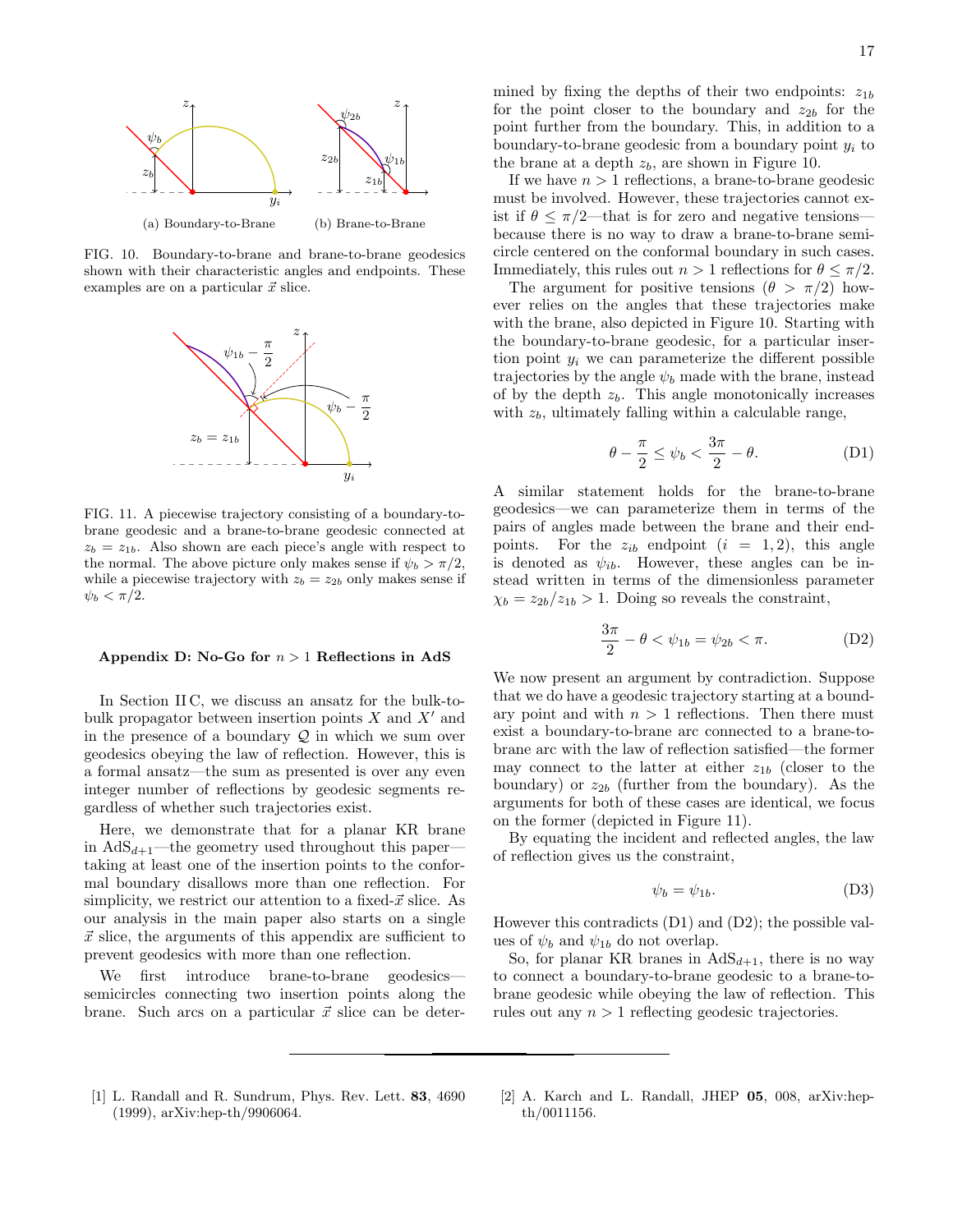- <span id="page-17-0"></span>[3] A. Karch and L. Randall, [JHEP](https://doi.org/10.1088/1126-6708/2001/06/063) 06, 063, [arXiv:hep](https://arxiv.org/abs/hep-th/0105132)[th/0105132.](https://arxiv.org/abs/hep-th/0105132)
- [4] H. Geng and A. Karch, [JHEP](https://doi.org/10.1007/JHEP09(2020)121) 09, 121, [arXiv:2006.02438](https://arxiv.org/abs/2006.02438) [\[hep-th\].](https://arxiv.org/abs/2006.02438)
- <span id="page-17-1"></span>D. Neuenfeld, (2021), [arXiv:2104.02801 \[hep-th\].](https://arxiv.org/abs/2104.02801)
- <span id="page-17-2"></span>[6] D. M. McAvity and H. Osborn, [Nucl. Phys. B](https://doi.org/10.1016/0550-3213(95)00476-9) 455, 522 [\(1995\),](https://doi.org/10.1016/0550-3213(95)00476-9) [arXiv:cond-mat/9505127.](https://arxiv.org/abs/cond-mat/9505127)
- <span id="page-17-3"></span>[7] J. L. Cardy, (2004), [arXiv:hep-th/0411189.](https://arxiv.org/abs/hep-th/0411189)
- <span id="page-17-4"></span>[8] G. Penington, [Journal of High Energy Physics](https://doi.org/10.1007/JHEP09(2020)002) 2020, 2 [\(2020\),](https://doi.org/10.1007/JHEP09(2020)002) [arXiv:1905.08255 \[hep-th\].](https://arxiv.org/abs/1905.08255)
- [9] A. Almheiri, R. Mahajan, J. Maldacena, and Y. Zhao, [JHEP](https://doi.org/10.1007/JHEP03(2020)149) 03, 149, [arXiv:1908.10996 \[hep-th\].](https://arxiv.org/abs/1908.10996)
- [10] A. Almheiri, R. Mahajan, and J. E. Santos, [SciPost Phys.](https://doi.org/10.21468/SciPostPhys.9.1.001) 9[, 001 \(2020\),](https://doi.org/10.21468/SciPostPhys.9.1.001) [arXiv:1911.09666 \[hep-th\].](https://arxiv.org/abs/1911.09666)
- [11] H. Z. Chen, R. C. Myers, D. Neuenfeld, I. A. Reyes, and J. Sandor, [JHEP](https://doi.org/10.1007/JHEP10(2020)166) 10, 166, [arXiv:2006.04851 \[hep-th\].](https://arxiv.org/abs/2006.04851)
- <span id="page-17-5"></span>[12] A. Almheiri, T. Hartman, J. Maldacena, E. Shaghoulian, and A. Tajdini, (2020), [arXiv:2006.06872 \[hep-th\].](https://arxiv.org/abs/2006.06872)
- <span id="page-17-6"></span>[13] V. Balasubramanian and S. F. Ross, [Phys. Rev. D](https://doi.org/10.1103/PhysRevD.61.044007) 61, [044007 \(2000\),](https://doi.org/10.1103/PhysRevD.61.044007) [arXiv:hep-th/9906226.](https://arxiv.org/abs/hep-th/9906226)
- <span id="page-17-7"></span>[14] V. Balasubramanian, A. Bernamonti, B. Craps, V. Keränen, E. Keski-Vakkuri, B. Müller, L. Thorlacius, and J. Vanhoof, [JHEP](https://doi.org/10.1007/JHEP04(2013)069) 04, 069, [arXiv:1212.6066 \[hep-th\].](https://arxiv.org/abs/1212.6066)
- <span id="page-17-8"></span>[15] T. Takayanagi and T. Uetoko, JHEP 04[, 193,](https://doi.org/10.1007/JHEP04(2021)193) [arXiv:2011.02513 \[hep-th\].](https://arxiv.org/abs/2011.02513)
- <span id="page-17-9"></span>[16] T. Takayanagi, [Phys. Rev. Lett.](https://doi.org/10.1103/PhysRevLett.107.101602) 107, 101602 (2011), [arXiv:1105.5165 \[hep-th\].](https://arxiv.org/abs/1105.5165)
- <span id="page-17-10"></span>[17] M. Fujita, T. Takayanagi, and E. Tonni, [JHEP](https://doi.org/10.1007/JHEP11(2011)043) 11, 043, [arXiv:1108.5152 \[hep-th\].](https://arxiv.org/abs/1108.5152)
- <span id="page-17-11"></span>[18] S. Ryu and T. Takayanagi, [Phys. Rev. Lett.](https://doi.org/10.1103/PhysRevLett.96.181602) 96, 181602 [\(2006\),](https://doi.org/10.1103/PhysRevLett.96.181602) [arXiv:hep-th/0603001.](https://arxiv.org/abs/hep-th/0603001)
- <span id="page-17-12"></span>[19] V. E. Hubeny, M. Rangamani, and T. Takayanagi, [JHEP](https://doi.org/10.1088/1126-6708/2007/07/062) 07[, 062,](https://doi.org/10.1088/1126-6708/2007/07/062) [arXiv:0705.0016 \[hep-th\].](https://arxiv.org/abs/0705.0016)
- <span id="page-17-13"></span>[20] D. M. McAvity and H. Osborn, [Classical and Quantum](https://doi.org/10.1088/0264-9381/8/4/008) Gravity 8[, 603 \(1991\).](https://doi.org/10.1088/0264-9381/8/4/008)
- [21] D. M. McAvity and H. Osborn, Classical and Quantum Gravity 8, 1445 (1991).
- <span id="page-17-14"></span>[22] D. M. McAvity and H. Osborn, Nuclear Physics B 394, 728 (1993), [arXiv:cond-mat/9206009.](https://arxiv.org/abs/cond-mat/9206009)
- <span id="page-17-15"></span>[23] M. Alishahiha and R. Fareghbal, [Phys. Rev. D](https://doi.org/10.1103/PhysRevD.84.106002) 84, 106002 [\(2011\),](https://doi.org/10.1103/PhysRevD.84.106002) [arXiv:1108.5607 \[hep-th\].](https://arxiv.org/abs/1108.5607)
- <span id="page-17-16"></span>[24] A. Almheiri, A. Mousatov, and M. Shyani, (2018), [arXiv:1803.04434 \[hep-th\].](https://arxiv.org/abs/1803.04434)
- <span id="page-17-17"></span>[25] E. Witten, [Adv. Theor. Math. Phys.](https://doi.org/10.4310/ATMP.1998.v2.n3.a3) 2, 505 (1998), [arXiv:hep-th/9803131.](https://arxiv.org/abs/hep-th/9803131)
- <span id="page-17-18"></span>[26] A. Brandhuber, N. Itzhaki, J. Sonnenschein, and S. Yankielowicz, [Phys. Lett. B](https://doi.org/10.1016/S0370-2693(98)00730-8) 434, 36 (1998), [arXiv:hep](https://arxiv.org/abs/hep-th/9803137)[th/9803137.](https://arxiv.org/abs/hep-th/9803137)
- <span id="page-17-19"></span>[27] T. Albash, V. G. Filev, C. V. Johnson, and A. Kundu, [JHEP](https://doi.org/10.1088/1126-6708/2008/12/033) 12, 033, [arXiv:hep-th/0605175.](https://arxiv.org/abs/hep-th/0605175)
- <span id="page-17-20"></span>[28] C. V. Johnson and A. Kundu, JHEP 12[, 053,](https://doi.org/10.1088/1126-6708/2008/12/053) [arXiv:0803.0038 \[hep-th\].](https://arxiv.org/abs/0803.0038)
- <span id="page-17-21"></span>[29] A. Karch, J. Sully, C. F. Uhlemann, and D. G. E. Walker, [JHEP](https://doi.org/10.1007/JHEP08(2017)039) 08, 039, [arXiv:1703.02990 \[hep-th\].](https://arxiv.org/abs/1703.02990)
- <span id="page-17-22"></span>[30] I. Affleck and A. W. W. Ludwig, [Phys. Rev. Lett.](https://doi.org/10.1103/PhysRevLett.67.161) 67, [161 \(1991\).](https://doi.org/10.1103/PhysRevLett.67.161)
- <span id="page-17-23"></span>[31] T. Azeyanagi, A. Karch, T. Takayanagi, and E. G. Thompson, [JHEP](https://doi.org/10.1088/1126-6708/2008/03/054) 03, 054, [arXiv:0712.1850 \[hep-th\].](https://arxiv.org/abs/0712.1850)
- <span id="page-17-24"></span>[32] A. Karch, Z.-X. Luo, and H.-Y. Sun, [JHEP](https://doi.org/10.1007/JHEP04(2021)018) 04, 018, [arXiv:2012.02067 \[hep-th\].](https://arxiv.org/abs/2012.02067)
- <span id="page-17-25"></span>[33] D. Z. Freedman, S. S. Gubser, K. Pilch, and N. P. Warner, [Adv. Theor. Math. Phys.](https://doi.org/10.4310/ATMP.1999.v3.n2.a7) 3, 363 (1999), [arXiv:hep-th/9904017.](https://arxiv.org/abs/hep-th/9904017)
- <span id="page-17-26"></span>[34] O. Aharony, S. S. Gubser, J. M. Maldacena, H. Ooguri,

and Y. Oz, Phys. Rept. 323[, 183 \(2000\),](https://doi.org/10.1016/S0370-1573(99)00083-6) [arXiv:hep](https://arxiv.org/abs/hep-th/9905111)[th/9905111.](https://arxiv.org/abs/hep-th/9905111)

- <span id="page-17-27"></span>[35] I. R. Klebanov and E. Witten, [Nucl. Phys. B](https://doi.org/10.1016/S0550-3213(99)00387-9) 556, 89 [\(1999\),](https://doi.org/10.1016/S0550-3213(99)00387-9) [arXiv:hep-th/9905104.](https://arxiv.org/abs/hep-th/9905104)
- <span id="page-17-28"></span>[36] J. L. Cardy, [Nucl. Phys. B](https://doi.org/10.1016/0550-3213(84)90241-4) **240**, 514 (1984).
- <span id="page-17-29"></span>[37] O. DeWolfe, D. Z. Freedman, and H. Ooguri, [Phys. Rev.](https://doi.org/10.1103/PhysRevD.66.025009) D 66[, 025009 \(2002\),](https://doi.org/10.1103/PhysRevD.66.025009) [arXiv:hep-th/0111135.](https://arxiv.org/abs/hep-th/0111135)
- <span id="page-17-30"></span>[38] P. Liendo, L. Rastelli, and B. C. van Rees, [JHEP](https://doi.org/10.1007/JHEP07(2013)113) 07, [113,](https://doi.org/10.1007/JHEP07(2013)113) [arXiv:1210.4258 \[hep-th\].](https://arxiv.org/abs/1210.4258)
- <span id="page-17-31"></span>[39] D. Mazáč, L. Rastelli, and X. Zhou, [JHEP](https://doi.org/10.1007/JHEP12(2019)004) 12, 004, [arXiv:1812.09314 \[hep-th\].](https://arxiv.org/abs/1812.09314)
- <span id="page-17-32"></span>[40] D. M. McAvity and H. Osborn, Journal of Physics A: Mathematical and General 25, 3287 (1992).
- <span id="page-17-33"></span>[41] D. M. McAvity, Journal of Physics A: Mathematical and General 26, 823 (1993).
- <span id="page-17-34"></span>[42] S. B. Giddings, Physical Review Letters 83, 2707 (1999), [arXiv:hep-th/9903048.](https://arxiv.org/abs/hep-th/9903048)
- <span id="page-17-35"></span>[43] D. Harlow and D. Stanford, arXiv:1104.2621 [hep-th] (2011), [arXiv:1104.2621 \[hep-th\].](https://arxiv.org/abs/1104.2621)
- <span id="page-17-36"></span>[44] E. Poisson, A. Pound, and I. Vega, Living Reviews in Relativity 14, 7 (2011).
- <span id="page-17-37"></span>[45] M. Visser, Physical Review D 47, 2395 (1993), [arXiv:hep](https://arxiv.org/abs/hep-th/9303020)[th/9303020.](https://arxiv.org/abs/hep-th/9303020)
- <span id="page-17-38"></span>[46] M. Ludewig, [Communications in Mathematical Physics](https://doi.org/10.1007/s00220-017-2915-9) 354[, 621–640 \(2017\).](https://doi.org/10.1007/s00220-017-2915-9)
- <span id="page-17-39"></span>[47] T. Zannias, Physical Review D **27**, 1386 (1983).
- <span id="page-17-40"></span>[48] C. T. Asplund, A. Bernamonti, F. Galli, and T. Hartman, Journal of High Energy Physics 2015, 171 (2015), [arXiv:1410.1392.](https://arxiv.org/abs/1410.1392)
- <span id="page-17-41"></span>[49] A. L. Fitzpatrick, J. Kaplan, and M. T. Walters, Journal of High Energy Physics 2015, 200 (2015), [arXiv:1501.05315.](https://arxiv.org/abs/1501.05315)
- <span id="page-17-42"></span>[50] J. Cardy and E. Tonni, Journal of Statistical Mechanics: Theory and Experiment 2016, 123103 (2016), [arXiv:1608.01283.](https://arxiv.org/abs/1608.01283)
- <span id="page-17-43"></span>[51] J. Sully, M. Van Raamsdonk, and D. Wakeham, arXiv:2004.13088 [hep-th] (2020), [arXiv:2004.13088](https://arxiv.org/abs/2004.13088) [\[hep-th\].](https://arxiv.org/abs/2004.13088)
- <span id="page-17-44"></span>[52] O. Aharony, O. DeWolfe, D. Z. Freedman, and A. Karch, Journal of High Energy Physics 2003, 030 (2003), [arXiv:hep-th/0303249.](https://arxiv.org/abs/hep-th/0303249)
- <span id="page-17-45"></span>[53] W. Reeves, M. Rozali, P. Simidzija, J. Sully, C. Waddell, and D. Wakeham, (2021), [arXiv:2108.10345 \[hep-th\].](https://arxiv.org/abs/2108.10345)
- <span id="page-17-46"></span>[54] D. Pappadopulo, S. Rychkov, J. Espin, and R. Rattazzi, Phys. Rev. D 86[, 105043 \(2012\),](https://doi.org/10.1103/PhysRevD.86.105043) [arXiv:1208.6449 \[hep](https://arxiv.org/abs/1208.6449)[th\].](https://arxiv.org/abs/1208.6449)
- <span id="page-17-47"></span>[55] M. Hogervorst and S. Rychkov, [Phys. Rev. D](https://doi.org/10.1103/PhysRevD.87.106004) 87, 106004 [\(2013\),](https://doi.org/10.1103/PhysRevD.87.106004) [arXiv:1303.1111 \[hep-th\].](https://arxiv.org/abs/1303.1111)
- <span id="page-17-48"></span>[56] A. Karch and E. Katz, [JHEP](https://doi.org/10.1088/1126-6708/2002/06/043) 06, 043, [arXiv:hep](https://arxiv.org/abs/hep-th/0205236)[th/0205236.](https://arxiv.org/abs/hep-th/0205236)
- <span id="page-17-49"></span>[57] M. Hogervorst and B. C. van Rees, Journal of High Energy Physics 2017, 193 (2017), [arXiv:1702.08471.](https://arxiv.org/abs/1702.08471)
- <span id="page-17-50"></span>[58] M. Hogervorst, (2017), [arXiv:1703.08159 \[hep-th\].](https://arxiv.org/abs/1703.08159)
- <span id="page-17-51"></span>[59] P. Liendo, L. Rastelli, and B. C. van Rees, Journal of High Energy Physics 2013, 113 (2013), [arXiv:1210.4258.](https://arxiv.org/abs/1210.4258)
- <span id="page-17-52"></span>[60] I. Akal, Y. Kusuki, T. Takayanagi, and Z. Wei, [Phys.](https://doi.org/10.1103/PhysRevD.102.126007) Rev. D 102[, 126007 \(2020\),](https://doi.org/10.1103/PhysRevD.102.126007) [arXiv:2007.06800 \[hep-th\].](https://arxiv.org/abs/2007.06800)
- [61] H. Geng, A. Karch, C. Perez-Pardavila, S. Raju, L. Randall, M. Riojas, and S. Shashi, [SciPost Phys.](https://doi.org/10.21468/SciPostPhys.10.5.103) 10, 103 [\(2021\),](https://doi.org/10.21468/SciPostPhys.10.5.103) [arXiv:2012.04671 \[hep-th\].](https://arxiv.org/abs/2012.04671)
- <span id="page-17-53"></span>[62] H. Geng, S. Lüst, R. K. Mishra, and D. Wakeham, [jhep](https://doi.org/10.1007/JHEP08(2021)003) 08[, 003 \(2021\),](https://doi.org/10.1007/JHEP08(2021)003) [arXiv:2104.07039 \[hep-th\].](https://arxiv.org/abs/2104.07039)
- <span id="page-17-54"></span>[63] S. Antonini and B. Swingle, [Nature Phys.](https://doi.org/10.1038/s41567-020-0909-6) 16, 881 (2020), [arXiv:1907.06667 \[hep-th\].](https://arxiv.org/abs/1907.06667)